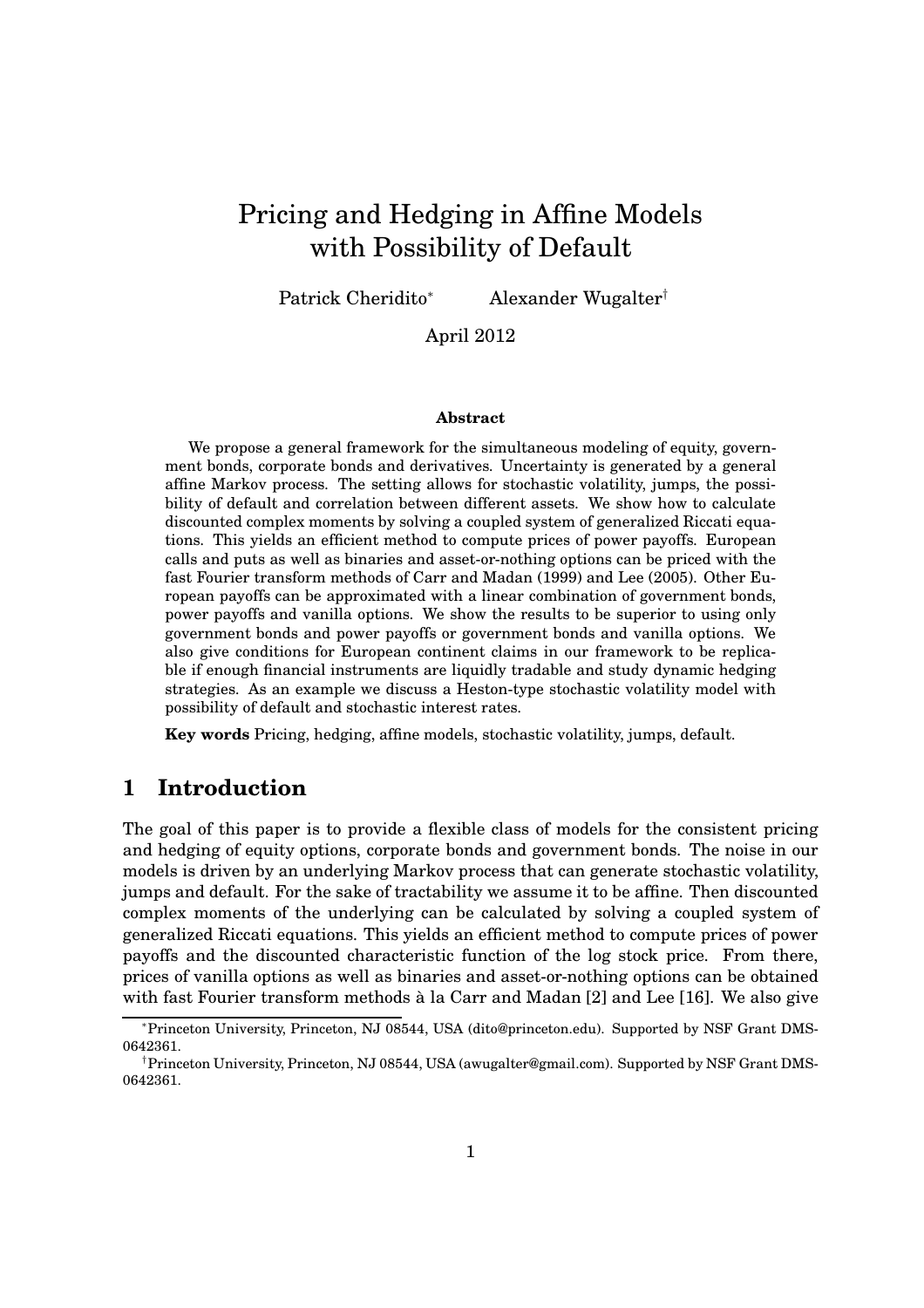conditions for European contingent claims in our models to be replicable if there exist enough liquid securities that can be used as hedging instruments.

Our framework can be seen as an extension of the unified pricing and hedging model of Carr and Schoutens [3], where market completeness is achieved through continuous trading in the money market, stock shares, variance swaps and credit default swaps. The authors suggest approximating general payoffs with polynomials. In this paper we propose an approximations with a linear combination of government bonds, non-integer power payoffs and European calls.

Affine models have become popular in the finance literature because they offer a good trade-off between generality and tractability. One-factor affine processes were first used by Vasicek [23] and Cox–Ingersoll–Ross [4] for interest rates modeling. Popular affine stochastic volatility models include the ones by Stein and Stein [22] and Heston [10]. For affine models in credit risk we refer to Lando [14]. Here we work with general affine processes in the sense of Duffie et al. [6].

The rest of the paper is organized as follows. In Section 2 we introduce the model. In Section 3 we show how discounted complex moments can be calculated by solving generalized Riccati equations. This yields an efficient way of calculating options with power payoffs. As a corollary one obtains conditions for the discounted stock price to be a martingale under the pricing measure. The prices of vanilla options as well as binaries and asset-or-nothing options can be computed with the fast Fourier transform methods of Carr and Madan [2] and Lee [16]. For the pricing of European options with general payoffs we propose an  $L^2$ -approximation with a linear combination of government bonds, power payoffs and European calls. We illustrate this method by pricing a truncated log payoff, which can be applied to the valuation of a variance swap in the case where the underlying can default. Section 4 is devoted to the derivation of hedging rules. We show that in a model with discrete jumps, or no jumps at all, every European option can perfectly be hedged by trading in stock shares and a proper mix of European calls, government and corporate bonds. A system of linear equations is derived to find the hedging strategies. As an example we discuss in Section 5 a Heston-type stochastic volatility model with the possibility of default and stochastic interest rates.

### **2 The model**

Let  $(X_t, \mathbb{P}_x)_{t\geq0, x\in D}$  be a time-homogeneous Markov process with values in  $D := \mathbb{R}^m_+ \times$  $\mathbb{R}^{n-m}, m \in \mathbb{N}, n \in \mathbb{N} \setminus \{0\}$ . Let  $\mathbb{E}_x$  be the expectation corresponding to  $\mathbb{P}_x$  and denote by  $\langle \cdot, \cdot \rangle$  the Euclidean (non-Hermitian) scalar product on  $\mathbb{C}^n$ :  $\langle x, y \rangle := \sum_{i=1}^n x_i y_i, x, y \in \mathbb{C}^n$ . Furthermore, set  $\mathcal{I} = \{1, \ldots, m\}$  and  $\mathcal{J} = \{m+1, \ldots, n\}$ .  $X_{\mathcal{I},t}$  and  $X_{\mathcal{J},t}$  denote the first  $m$ and last  $n - m$  components of  $X_t$ , respectively.

We model the risk-neutral evolution of the price of a stock share by

$$
S_t = \exp(s_t + R_t + \Lambda_t)1_{\{t < \tau\}},
$$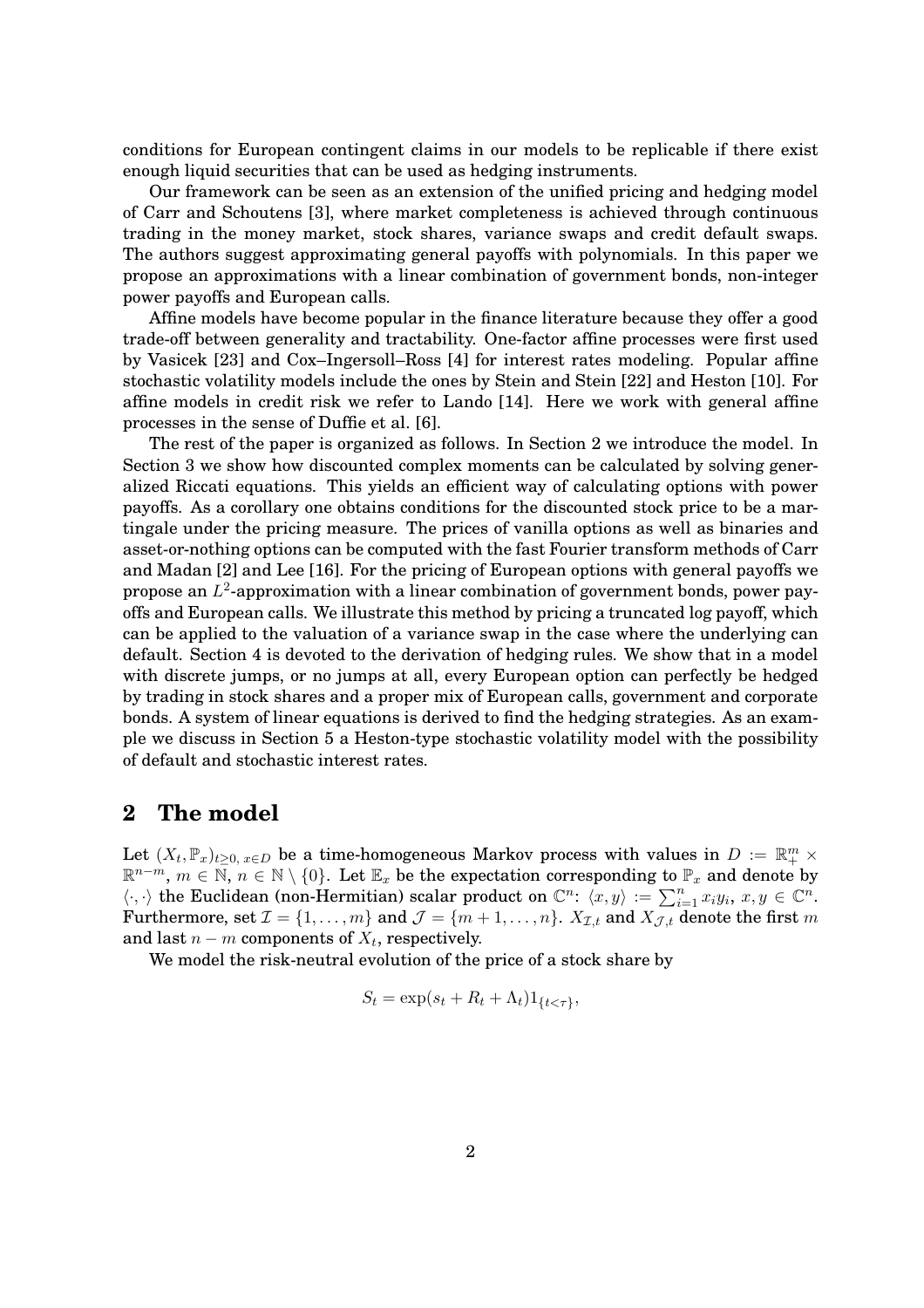where

$$
s_t = e + \langle \varepsilon, X_t \rangle \quad \text{for } (e, \varepsilon) \in \mathbb{R} \times \mathbb{R}^n,
$$
  
\n
$$
R_t = \int_0^t r_u du \quad \text{for } r_t = d + \langle \delta, X_{\mathcal{I},t} \rangle, \quad (d, \delta) \in \mathbb{R}_+ \times \mathbb{R}_+^m,
$$
  
\n
$$
\Lambda_t = \int_0^t \lambda_u du \quad \text{for } \lambda_t = c + \langle \gamma, X_{\mathcal{I},t} \rangle, \quad (c, \gamma) \in \mathbb{R}_+ \times \mathbb{R}_+^m,
$$

and

$$
\tau = \inf\{t \ge 0 : \Lambda_t = E\}
$$

for a standard exponential random variable  $E$  independent of  $X$ .

The process  $r_t$  models the instantaneous risk-free interest rate and  $\lambda_t$  the default rate. Note that both of them are non-negative.  $\tau$  is the default time ( $S_t = 0$  for  $t \geq \tau$ ), and  $s_t$ describes the excess log-return of  $S_t$  over  $r_t + \lambda_t$  before default. Alternatively, one could model the three processes  $\tilde{s}_t = s_t{+}R_t{+}\Lambda_t$ ,  $R_t$  and  $\Lambda_t$ . But modeling  $(s_t,R_t,\Lambda_t)$  is convenient since it makes the discounted stock price equal to  $\exp(s_t + \Lambda_t)1_{\{t < \tau\}}$  and will allow us to give a simple condition for it to be a martingale under  $\mathbb{P}_x$  (see Corollary 3.5 below).

For the sake of tractability we always assume that  $(X_t, \mathbb{P}_x)_{t\geq0, x\in D}$  is stochastically continuous and affine in the sense that

(H1)  $X_t \rightarrow X_{t_0}$  in probability for  $t \rightarrow t_0$  with respect to all  $\mathbb{P}_x,$   $x \in D,$  and (H2) there exist functions  $\phi: \mathbb{R}_+ \times i\mathbb{R}^n \to \mathbb{C}$  and  $\psi: \mathbb{R}_+ \times i\mathbb{R}^n \to \mathbb{C}^n$  such that

$$
\mathbb{E}_x[\exp(\langle u, X_t \rangle)] = \exp(\phi(t, u) + \langle \psi(t, u), x \rangle)
$$

for all  $x \in D$  and  $(t, u) \in \mathbb{R}_+ \times i\mathbb{R}^n$ .

It is shown in Keller-Ressel et al. [13] that under the hypotheses (H1) and (H2),  $(X_t, \mathbb{P}_x)_{t\geq0, x\in D}$  automatically satisfies the regularity condition of Definition 2.5 in Duffie et al. [6]. Therefore, according to Theorem 2.7 in Duffie et al. [6], it is a Feller process whose infinitesimal generator  $\mathcal A$  has  $C_c^2(D)$  (the set of twice continuously differentiable functions  $f: D \to \mathbb{R}$  with compact support) as a core and acts on  $f \in C^2_c(D)$  like

$$
\mathcal{A}f(x) = \sum_{k,l=1}^{n} (a_{kl} + \langle \alpha_{\mathcal{I},kl}, x_{\mathcal{I}} \rangle) \frac{\partial^2 f(x)}{\partial x_k \partial x_l} + \langle b + \beta x, \nabla f(x) \rangle \n+ \int_{D \setminus \{0\}} (f(x + \xi) - f(x) - \langle \nabla_{\mathcal{J}} f(x), \chi_{\mathcal{J}}(\xi) \rangle) \nu(d\xi) \n+ \sum_{i=1}^{m} \int_{D \setminus \{0\}} (f(x + \xi) - f(x) - \langle \nabla_{\mathcal{J} \cup \{i\}} f(x), \chi_{\mathcal{J} \cup \{i\}}(\xi) \rangle) x_i \mu_i(d\xi),
$$
\n(2.1)

where  $\chi = (\chi_1, \ldots, \chi_n)$  for

$$
\chi_k(\xi) = \begin{cases} 0 & \text{if } \xi_k = 0\\ (1 \wedge |\xi_k|) \frac{\xi_k}{|\xi_k|}, & \text{otherwise} \end{cases}
$$

and

(i)  $a \in \mathbb{R}^{n \times n}$  is symmetric and positive semi-definite with  $a_{\mathcal{II}} = 0$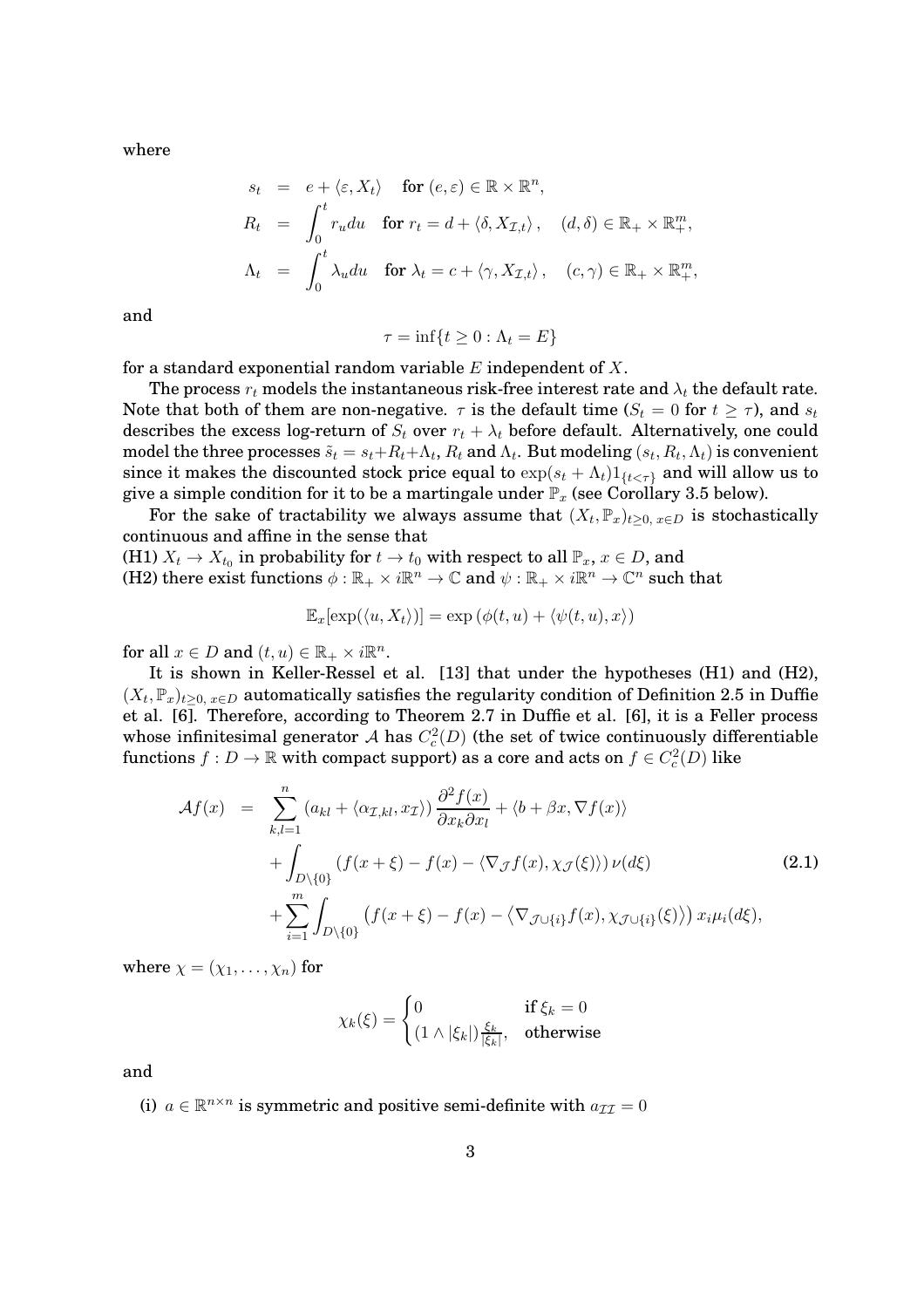- (ii)  $\alpha = (\alpha_i)_{i \in \mathcal{I}}$ , where for each  $i \in \mathcal{I}$ ,  $\alpha_i \in \mathbb{R}^{n \times n}$  is a positive semi-definite symmetric matrix such that all entries in  $\alpha_{i,II}$  are zero except for  $\alpha_{i,ii}$
- (iii)  $b \in D$
- (iv)  $\beta \in \mathbb{R}^{n \times n}$  such that  $\beta_{\mathcal{I} \mathcal{J}} = 0$  and  $\beta_{\mathcal{I} \mathcal{I}}$  has non-negative off-diagonal elements
- (v)  $\nu$  is a Borel measure on  $D\setminus\{0\}$  with

$$
\int_{D\setminus\{0\}} \left( \langle \chi_{\mathcal{I}}(\xi), \mathbf{1} \rangle + ||\chi_{\mathcal{J}}(\xi)||^2 \right) \nu(d\xi) < \infty
$$

(vi)  $\mu = (\mu_i)_{i \in \mathcal{I}}$  is a vector of Borel measures on  $D \setminus \{0\}$  such that

$$
\int_{D\setminus\{0\}} \left( \langle \chi_{\mathcal{I}\setminus\{i\}}(\xi), \mathbf{1} \rangle + ||\chi_{\mathcal{J}\cup\{i\}}(\xi)||^2 \right) \mu_i(d\xi) < \infty.
$$

In addition we require the jumps to satisfy the following exponential integrability condition: For all  $q \in \mathbb{R}^n$ ,

(vii)

$$
\int_D e^{\langle q,\xi\rangle} 1_{\{||\xi||\geq 1\}} \nu(d\xi) < \infty \quad \text{and} \quad \int_D e^{\langle q,\xi\rangle} 1_{\{||\xi||\geq 1\}} \mu_i(d\xi) < \infty \quad \text{for all } i \in \mathcal{I}.
$$

It follows from Theorem 2.7 and Lemma 9.2 in Duffie et al. [6] that for every set of parameters  $(a, \alpha, b, \beta, \nu, \mu)$  satisfying (i)–(vii), (2.1) defines the infinitesimal generator of a D-valued Feller process  $(X_t, \mathbb{P}_x)_{t\geq 0, x\in D}$  satisfying conditions (H1) and (H2) for  $(\phi, \psi)$ equal to the unique solution of the following system of generalized Riccati equations

$$
\begin{cases}\n\partial_t \phi(t, u) = F_0(\psi(t, u)), & \phi(0, u) = 0 \\
\partial_t \psi_{\mathcal{I}}(t, u) = F(\psi(t, u)), & \psi_{\mathcal{I}}(0, u) = u_{\mathcal{I}} \\
\psi_{\mathcal{I}}(t, u) = \exp(\beta_{\mathcal{I}\mathcal{J}}^T t)u_{\mathcal{J}}\n\end{cases}
$$
\n(2.2)

where the functions  $F_0: \mathbb{C}^n \to \mathbb{C}$  and  $F: \mathbb{C}^n \to \mathbb{C}^m$  are given by

$$
F_0(u) = \langle au, u \rangle + \langle b, u \rangle + \int_{D \setminus \{0\}} \left( e^{\langle u, \xi \rangle} - 1 - \langle u, \chi, \chi \mathcal{J}(\xi) \rangle \right) \nu(d\xi)
$$
  

$$
F_i(u) = \langle \alpha_i u, u \rangle + \sum_{k=1}^n \beta_{ki} u_k + \int_{D \setminus \{0\}} \left( e^{\langle u, \xi \rangle} - 1 - \langle u, \chi \mathcal{J} \cup \{i\}, \chi \mathcal{J} \cup \{i\} \rangle \right) \mu_i(d\xi), \quad i \in \mathcal{I}.
$$

In particular,  $(a, \alpha, b, \beta, \nu, \mu)$  uniquely determine the transition probabilities of X and therefore, its distribution under each  $\mathbb{P}_x$ ,  $x \in D$ . Since every Feller process has a RCLL version, we may assume  $(X_t, \tau, \mathbb{P}_x)_{t \geq 0, x \in D}$  to be defined on  $\mathcal{R}_D \times \mathbb{R}_+$ , where  $\mathcal{R}_D$  is the space of all RCLL functions  $\omega : \mathbb{R}_+ \to D$ , and  $(X_t, \tau)(\omega, y) = (\omega(t), y)$ .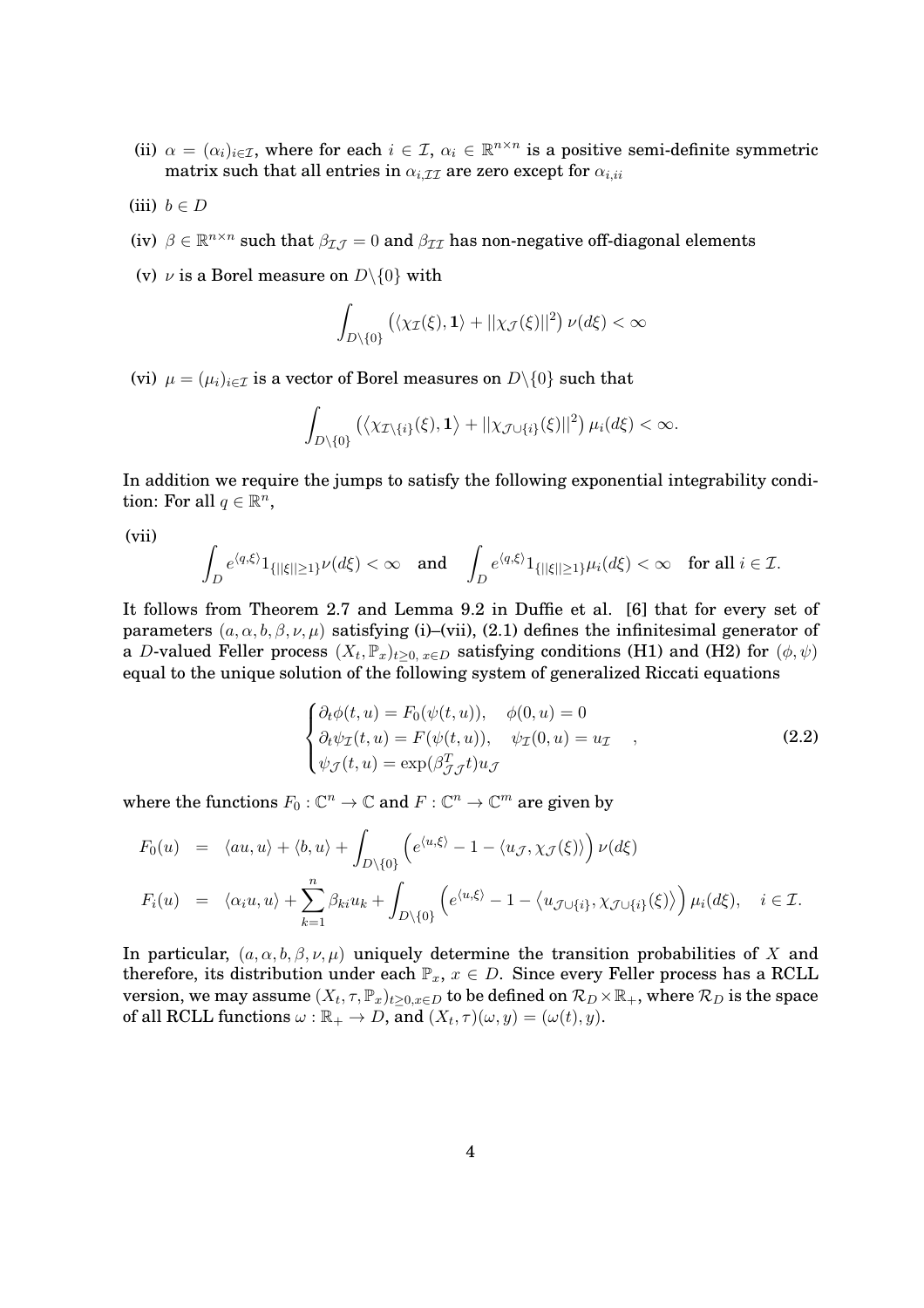# **3 Pricing**

We price derivatives on  $S_t$  by taking expectation under  $\mathbb{P}_x$ . For instance, we determine the price of a European option with payoff function  $\varphi : \mathbb{R}_+ \to \mathbb{R}$  and maturity  $t > 0$  by

$$
\mathbb{E}_x \left[ \exp \left( -R_t \right) \varphi(S_t) \right].
$$

Special cases include:

- Government bonds:  $\varphi \equiv 1$
- Corporate bonds:  $\varphi(x) = 1_{\{x>0\}}$
- Call options:  $\varphi(x) = (x K)^+$  for  $K > 0$
- Power payoffs:  $\varphi(x) = x^p 1_{\{x>0\}}$  for  $p \in \mathbb{R}$ .

General power payoffs are not traded. But they can be priced efficiently and are helpful in pricing other payoffs. Moreover, for  $p = 1$ , the price of the power payoff equals the stock price and having a general formula for  $\mathbb{E}_x\left[\exp(-R_t)S_t\right]$  will allow us to obtain conditions for the discounted stock price to be a martingale under  $\mathbb{P}_x$ . The case  $p = 0$  corresponds to a corporate bond. We just consider zero coupon bonds and assume there is no recovery in the case of default. A corporate bond with a fixed recovery can be seen as a linear combination of a government and a corporate bond with no recovery. So all of the arguments that follow can easily be extended to this case.

In Subsection 3.1 we show how discounted moments of  $S_t$  can be obtained by solving coupled systems of generalized Riccati equations. In Subsection 3.2 we extend Fourier pricing methods from Carr and Madan [2] and Lee [16] to our setup. In Subsection 3.3 we discuss the approximation of general European options with government bonds, power payoffs and European calls.

#### **3.1 Discounted moments and generalized Riccati equations**

For  $t > 0$  and  $x \in D$ , define

$$
U_{t,x} := \left\{ z \in \mathbb{C} : \mathbb{E}_x \left[ \exp(-R_t) S_t^{\text{Re}(z)} 1_{\{t < \tau\}} \right] < \infty \right\}
$$

and the discounted moments function

$$
h_{t,x}(z) := \mathbb{E}_x \left[ \exp(-R_t) S_t^z 1_{\{t < \tau\}} \right], \quad z \in U_{t,x}.
$$

Note that  $U_{t,x}$  is equal to  $\mathbb{C}$ , a half-plane or a vertical strip. Since  $R_t \geq 0$ , it always contains the imaginary axis iR. Clearly,  $h_{t,x}$  is finite on  $U_{t,x}$  and analytic in the interior of  $U_{t,x}$ . Indeed,  $h_{t,x}(z)$  can be written as

$$
h_{t,x}(z) = \mathbb{E}_x \left[ \exp(z s_t + (z-1)R_t + z \Lambda_t) \mathbb{1}_{\{t < \tau\}} \right].
$$

So for z in the interior of  $U_{t,x}$ , one can differentiate inside of the expectation to obtain

$$
h'_{t,x}(z) = \mathbb{E}_x \left[ \left( s_t + R_t + \Lambda_t \right) \exp \left( z s_t + (z-1)R_t + z \Lambda_t \right) \mathbb{1}_{\{ t < \tau \}} \right].
$$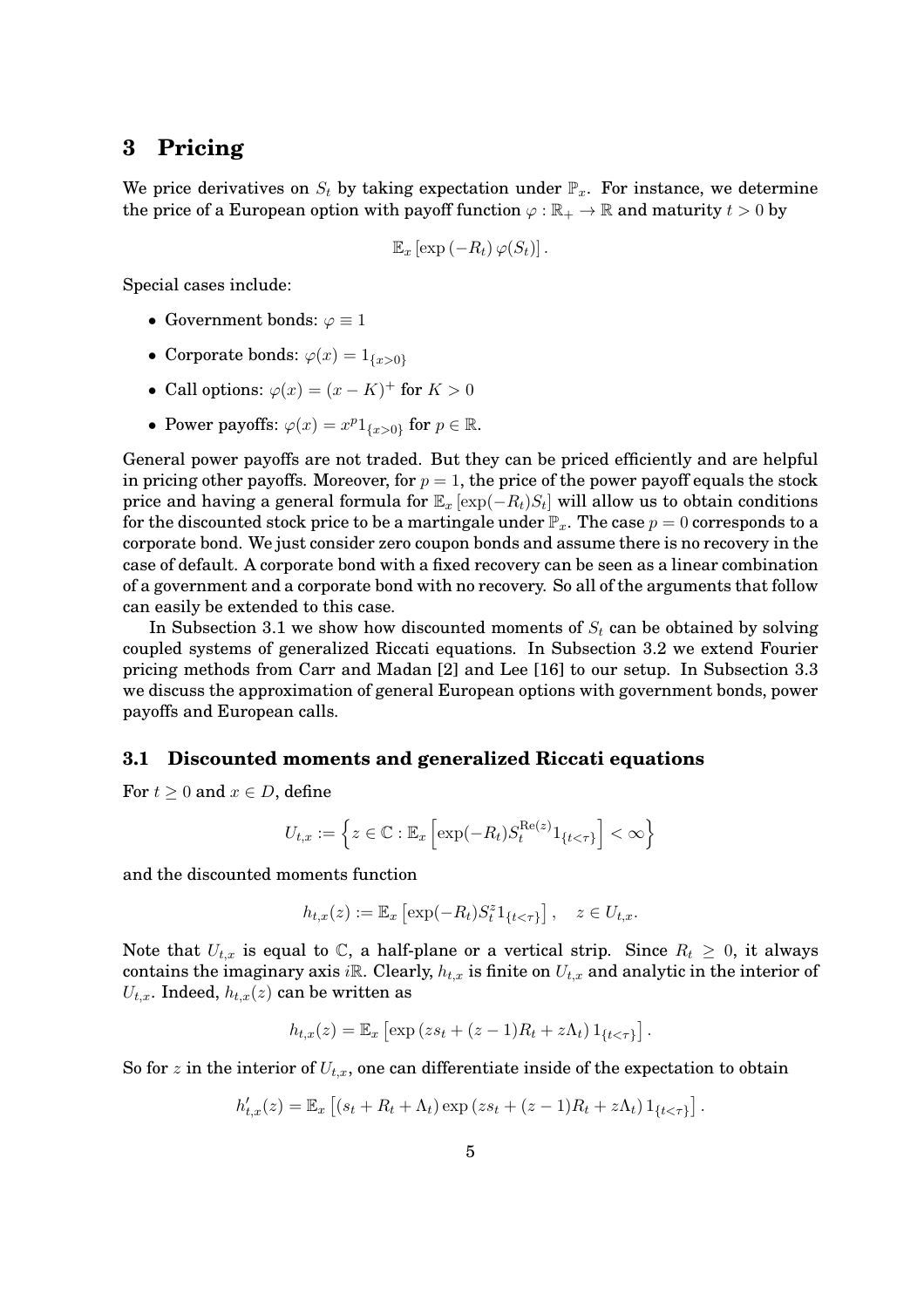$$
A: \mathbb{R}_+ \times \mathbb{C}^n \times \mathbb{C} \times \mathbb{C} \to \mathbb{C} \cup \{\infty\}, \quad B: \mathbb{R}_+ \times \mathbb{C}^n \times \mathbb{C} \times \mathbb{C} \to (\mathbb{C} \cup \{\infty\})^n
$$

be solutions to the system of generalized Riccati equations

$$
\begin{cases}\n\partial_t A(t, u, v, w) = G_0(B(t, u, v, w), v, w), & A(0, u, v, w) = 0, \\
\partial_t B_\mathcal{I}(t, u, v, w) = G(B(t, u, v, w), v, w), & B_\mathcal{I}(0, u, v, w) = u_\mathcal{I}, \\
B_\mathcal{I}(t, u, v, w) = \exp(\beta_{\mathcal{I}\mathcal{J}}^T t)u_\mathcal{J}\n\end{cases}
$$
\n(3.1)

where the functions  $G_0: \mathbb{C}^n \times \mathbb{C} \times \mathbb{C} \to \mathbb{C}$  and  $G: \mathbb{C}^n \times \mathbb{C} \times \mathbb{C} \to \mathbb{C}^m$  are given by

$$
G_0(u, v, w) = \langle au, u \rangle + \langle b, u \rangle + dv + c(w - 1) + \int_{D \setminus \{0\}} \left( e^{\langle u, \xi \rangle} - 1 - \langle u_{\mathcal{J}}, \chi_{\mathcal{J}}(\xi) \rangle \right) \nu(d\xi)
$$
  

$$
G_i(u, v, w) = \langle \alpha_i u, u \rangle + \sum_{k=1}^n \beta_{ki} u_k + \delta_i v + \gamma_i (w - 1)
$$
  

$$
+ \int_{D \setminus \{0\}} \left( e^{\langle u, \xi \rangle} - 1 - \langle u_{\mathcal{J} \cup \{i\}}, \chi_{\mathcal{J} \cup \{i\}}(\xi) \rangle \right) \mu_i(d\xi), \quad i \in \mathcal{I}.
$$

The quadratic and exponential terms in  $G_i, \, i \in \mathcal{I},$  can cause the solution  $(A, B)$  of  $(3.1)$ to explode in finite time. However, since in condition (vii) we assumed the jumps of the process  $X$  to have all exponential moments, we obtain from Lemma 5.3 of Duffie et al. [6] that the functions  $G_i$ ,  $i = 0, \ldots, m$ , are analytic on  $\mathbb{C}^{n+2}$ . In particular, they are locally Lipschitz-continuous, and it follows from the Picard–Lindelöf Theorem that for every  $(u, v, w) \in \mathbb{C}^n \times \mathbb{C} \times \mathbb{C}$  there exists  $t^* > 0$  such that equation (3.1) has a unique finite solution  $(A, B)$  for  $t \in [0, t^*)$ . We set  $A$  and all components of  $B$  equal to  $\infty$  after the first explosion time. Note that the components  $B_i(t, z\varepsilon, z - 1, z)$ ,  $j \in \mathcal{J}$ , are finite and analytic in  $z \in \mathbb{C}$  for all  $t \geq 0$ , and if  $B_i(t, z \in, z - 1, z)$  is finite/analytic in z for all  $i \in \mathcal{I}$ , then so is  $A(t, z\varepsilon, z - 1, z)$ . So for fixed  $t \geq 0$ , we define

$$
V_t := \{ z \in \mathbb{C} : B_i(t, z\varepsilon, z - 1, z) \text{ is finite for all } i \in \mathcal{I} \}
$$

and

$$
l_{t,x}(z) := \exp\left\{ze + A(t, z\varepsilon, z - 1, z) + \langle B(t, z\varepsilon, z - 1, z), x\rangle\right\}, \quad z \in V_t.
$$
 (3.2)

In a first step we show the following

**Lemma 3.1.** *For every*  $t \geq 0$ *,*  $V_t$  *contains*  $i\mathbb{R}$  *and*  $h_{t,x}(z) = l_{t,x}(z)$  *for all*  $x \in D$  *and*  $z \in i\mathbb{R}$ *.* 

*Proof.* Fix  $\mathbb{P}_x$ ,  $x_{n+1}$ ,  $x_{n+2} \in \mathbb{R}_+$  and denote  $\hat{x} = (x, x_{n+1}, x_{n+2})$ . Consider the process

$$
Y_t = \begin{cases} (X_t, x_{n+1} + R_t, x_{n+2} + \Lambda_t) & \text{for } t < \tau \\ \Delta & \text{for } t \ge \tau \end{cases}
$$

where  $\Delta$  is a cemetery state outside of  $\hat{D}:=\mathbb{R}^m_+\times \mathbb{R}^{n-m}\times \mathbb{R}^2_+$  to which  $Y$  jumps at time  $\tau$ . Y is a Markov process with values in  $\hat{D} \cup {\{\Delta\}}$ . Since X has the properties (H1)–(H2), Y fulfills the assumptions of Proposition III.2.4 in Revuz and Yor [19] and therefore is a Feller process. Moreover,  $R_t = \int_0^t r_u du$  and  $\Lambda_t = \int_0^t \lambda_u du$  are of finite variation and the

Let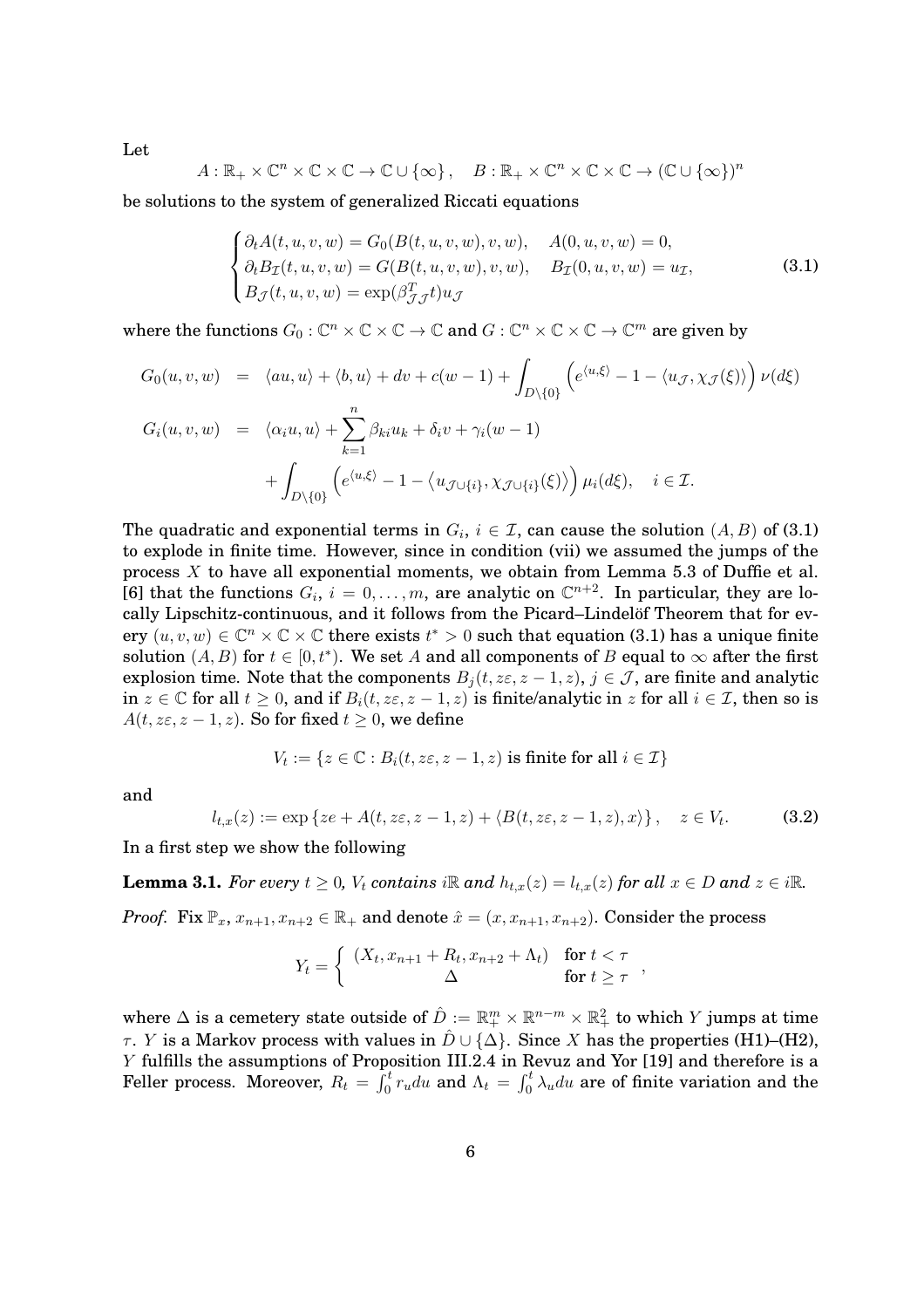random variable E is independent of X. So one deduces from (H1) that for all  $\hat{x} \in \hat{D}$  and  $f \in C_c^2(D)$ ,

$$
\frac{1}{t} \mathbb{E}_x[f(X_t, x_{n+1} + R_t, x_{n+2} + \Lambda_t)1_{\{t < \tau\}} - f(x, x_{n+1}, x_{n+2})]
$$
\n
$$
= \frac{1}{t} \mathbb{E}_x[f(X_t, x_{n+1}, x_{n+2}) - f(x, x_{n+1}, x_{n+2})]
$$
\n
$$
+ \frac{1}{t} \mathbb{E}_x[f(X_t, x_{n+1} + R_t, x_{n+2} + \Lambda_t)e^{-\Lambda_t} - f(X_t, x_{n+1}, x_{n+2})]
$$
\n
$$
\rightarrow \hat{\mathcal{A}}f(\hat{x}) \quad \text{for } t \downarrow 0,
$$

where

$$
\hat{\mathcal{A}}f(\hat{x}) = \sum_{k,l=1}^{n} (a_{kl} + \langle \alpha_{\mathcal{I},kl}, x_{\mathcal{I}} \rangle) \frac{\partial^2 f(\hat{x})}{\partial x_k \partial x_l} + \langle \hat{b} + \hat{\beta} \hat{x}, \nabla f(\hat{x}) \rangle - (c + \langle \gamma, x_{\mathcal{I}} \rangle) f(\hat{x}) \n+ \int_{D \setminus \{0\}} (f(\hat{x} + (\xi, 0, 0)) - f(\hat{x}) - \langle \nabla_{\mathcal{J}} f(\hat{x}), \chi_{\mathcal{J}}(\xi) \rangle) \nu(d\xi) \n+ \sum_{i=1}^{m} \int_{D \setminus \{0\}} (f(\hat{x} + (\xi, 0, 0)) - f(\hat{x}) - \langle \nabla_{\mathcal{J} \cup \{i\}} f(\hat{x}), \chi_{\mathcal{J} \cup \{i\}}(\xi) \rangle) x_i \mu_i(d\xi),
$$

and

• 
$$
\hat{b} = (b, d, c)
$$
  
\n•  $\hat{\beta} = \begin{pmatrix} \beta_{\text{II}} & 0 & 0 & 0 \\ \beta_{\text{II}} & \beta_{\text{II}} & 0 & 0 \\ \delta & 0 & 0 & 0 \\ \gamma & 0 & 0 & 0 \end{pmatrix} \in \mathbb{R}^{(n+2)\times(n+2)}$ .

By Lemma 31.7 of Sato [20], the infinitesimal generator of  $Y$  is well-defined and equal to  $\hat{\mathcal{A}}$  on  $C_c^2(\hat{D})$  (if  $f(\Delta)$  is understood to be 0 for  $f\in C_c^2(\hat{D})$ ). But since  $\hat{\mathcal{A}}$  is the infinitesimal generator of a regular affine process with values in  $\hat{D} \cup \{\Delta\}$ , it follows from Theorem 2.7 of Duffie et al. [6] that

$$
\mathbb{E}_x \left[ \exp \left( \langle u, X_t \rangle + vR_t + w\Lambda_t \right) \mathbf{1}_{\{t < \tau\}} \right] = \exp \left( A(t, u, v, w) + \langle B(t, u, v, w), x \rangle \right). \tag{3.3}
$$

for all  $(t, u, v, w) \in \mathbb{R}_+ \times \mathbb{C}_+^m \times (\mathbb{R})^n \times \mathbb{C}_-^2$ , where  $\mathbb{C}_-$  denotes the set of all  $z \in \mathbb{C}$  with  $\text{Re}(z) \leq 0$ . In particular, for  $(t, u, v, w) \in \mathbb{R}_+ \times \mathbb{C}_+^m \times (i\mathbb{R})^n \times \mathbb{C}_-^2$ ,  $A(t, u, v, w)$  and all components of  $B(t, u, v, w)$  are finite. In fact, according to Theorem 2.7 of Duffie et al. [6], the function B should have  $n + 2$  components and G should have  $m + 2$ . But due to the special form of  $\hat{A}$ , components  $m + 1$  and  $m + 2$  of G vanish, and the corresponding components of B stay equal to the initial values v and w for all times  $t \geq 0$ . In addition,  $R_0 = \Lambda_0 = 0$ , and one obtains (3.3), where the functions A and B solve (3.1).

Now notice that

$$
h_{t,x}(z) = \exp(ze) \mathbb{E}_x \left[ \exp(z \langle \varepsilon, X_t \rangle + (z-1)R_t + z\Lambda_t) 1_{\{t < \tau\}} \right].
$$

So, for all  $t \geq 0$ ,  $V_t$  contains i $\mathbb R$  and

$$
h_{t,x}(z) = \exp\left\{ze + A(t, z\varepsilon, z - 1, z) + \langle B(t, z\varepsilon, z - 1, z), x \rangle\right\}
$$

for all  $x \in D$  and  $z \in i\mathbb{R}$ .

 $\Box$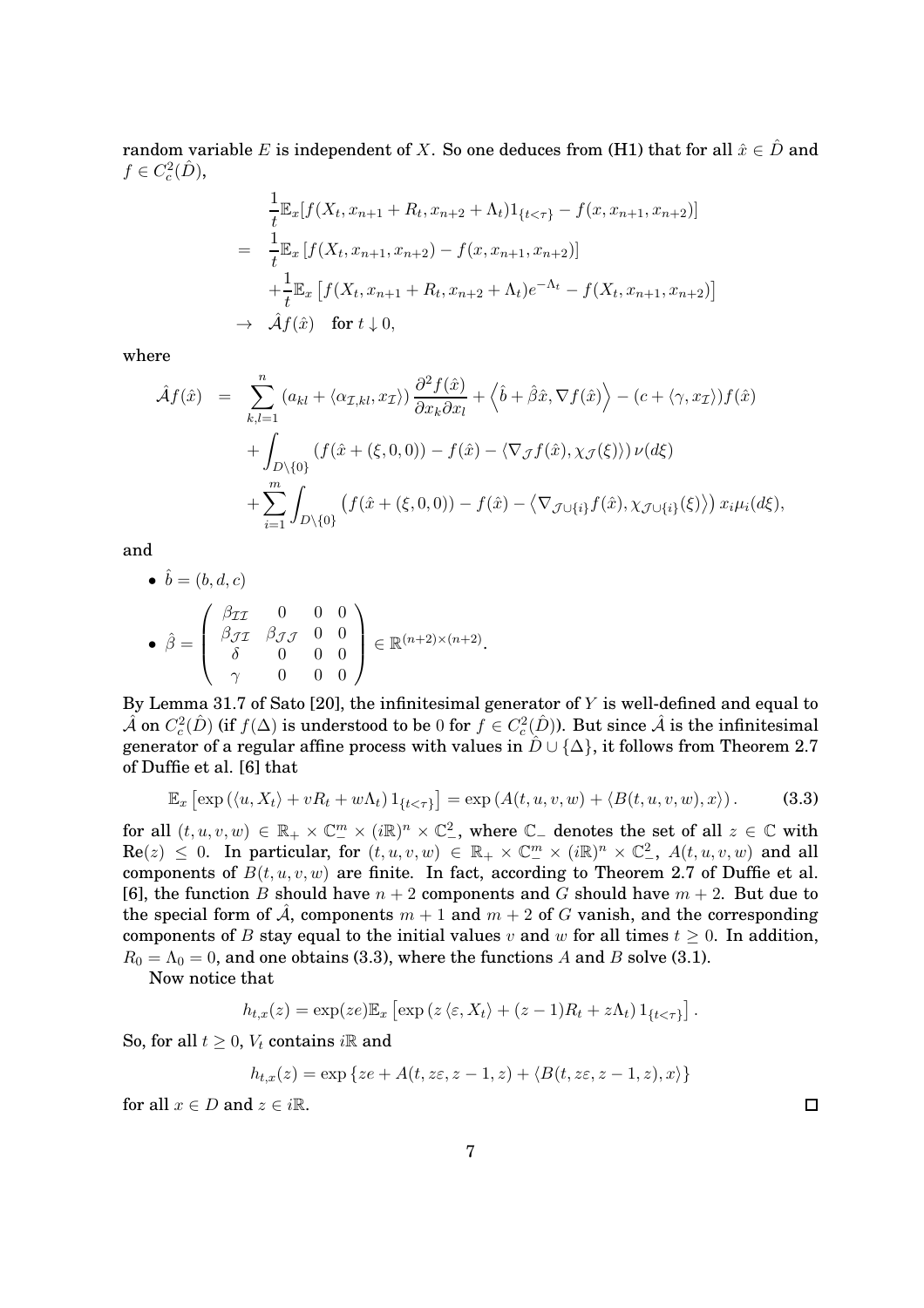**Lemma 3.2.** Fix  $t_0 \geq 0$  and  $z_0 \in V_{t_0}$ . Then there exists an open neighborhood W of  $(t_0, z_0)$ *in*  $\mathbb{R}_+ \times \mathbb{C}$  *such that* 

$$
A(t, z\varepsilon, z-1, z) \quad \text{and} \quad B(t, z\varepsilon, z-1, z)
$$

*are finite for*  $(t, z) \in W$  *as well as analytic in* t *and* z. In particular, the set

$$
\{(t,z)\in\mathbb{R}_+\times\mathbb{C}:z\in V_t\}
$$

*is open and for all*  $x \in D$ ,  $l_{t,x}(z)$  *is analytic in t and z.* 

*Proof.* By Lemma 5.3 of Duffie et al. [6], the functions  $G_i$ ,  $i = 0, \ldots, m$ , are analytic on  $\mathbb{C}^{n+2}$ . So, the lemma is a consequence of Theorem 1.1 in Ilyashenko and Yakovenko [11].  $\Box$ 

In the following theorem we extend the identity  $h_{t,x}(z) = l_{t,x}(z)$  to z outside of the imaginary axis iR. Similar results in different settings have been given by Filipovic and Mayerhofer [9], Keller-Ressel [12], Spreij and Veerman [21].

Denote by  $I_t$  the largest interval around  $0$  contained in  $V_t \cap \mathbb{R}$  and by  $V^0_t$  the connected component of  $V_t$  containing 0. It follows from Lemma 3.2 that  $I_t$  is open in  $\mathbb{R}$ , and it is clear that  $I_t \subset V_t^0$ . Moreover, one has

**Theorem 3.3.** For all  $(t, x) \in \mathbb{R}_+ \times D$ ,  $U_{t, x}$  is an open subset of  $\mathbb{C}$  containing the strip  ${z \in \mathbb{C} : \text{Re}(z) \in I_t }$  and  $h_{t,x}(z) = l_{t,x}(z)$  for each  $z \in U_{t,x} \cap V_t^0$ .

*Proof.* For fixed  $t > 0$  and  $x \in D$ , one can write

$$
h_{t,x}(iy) = \mathbb{E}_x \left[ \exp(-R_t) 1_{\{t < \tau\}} \right] \mathbb{E}_{\mathbb{Q}_x} \left[ \exp(iy[s_t + R_t + \Lambda_t]) \right], \quad y \in \mathbb{R},
$$

where  $\mathbb{Q}_x$  is the probability measure given by

$$
\frac{dQ_x}{d\mathbb{P}_x} = \frac{\exp(-R_t)1_{\{t<\tau\}}}{\mathbb{E}_x \left[\exp(-R_t)1_{\{t<\tau\}}\right]}.
$$

So, up to a constant,  $y \mapsto h_{t,x}(iy)$  is the characteristic function of  $s_t + R_t + \Lambda_t$  with respect to  $\mathbb{Q}_x$ . From Lemmas 3.1 and 3.2 we know that  $h_{t,x}(iy) = l_{t,x}(iy)$  for all  $y \in \mathbb{R}$  and  $V_t^0$ is an open neighborhood of 0 in  $\mathbb C$  on which  $l_{t,x}$  is analytic. So it follows from Theorem 7.1.1 of Lukacs [17] that  $U_{t,x}$  contains the strip  $\{z \in \mathbb{C} : \text{Re}(z) \in I_t\}$  and is open. Since  $h_{t,x}(iy) = l_{t,x}(iy)$  for all  $y \in \mathbb{R}$ ,  $V_t^0$  is connected and both functions are analytic, one also has  $h_{t,x}(z) = l_{t,x}(z)$  for  $z \in U_{t,x} \cap V_t^0$ . □

**Remark 3.4.** The price of a corporate zero coupon bond with no recovery in the case of default is given by

$$
P_{t,x} = \mathbb{E}_x \left[ e^{-R_t} 1_{\{S_t > 0\}} \right] = h_{t,x}(0).
$$

The price of a government bond is equal to the price of a corporate bond in a model where  $(c, \gamma) = 0$  (that is, the probability of default is zero).

**Corollary 3.5.** *The condition*

$$
G_i(\varepsilon, 0, 1) = 0, \quad i = 0, \dots, m, \quad \text{and} \quad \beta_{\mathcal{J}\mathcal{J}} = 0,
$$
 (3.4)

 $\frac{d}{dt}$  *is sufficient for the discounted stock price*  $\exp(s_t + \Lambda_t) 1_{\{t < \tau\}}$  *to be a martingale with respect to all*  $\mathbb{P}_x$ ,  $x \in D$ *. If all components of*  $\varepsilon$ <sub>*J</sub> are different from* 0*, then* (3.4) *is also necessary.*</sub>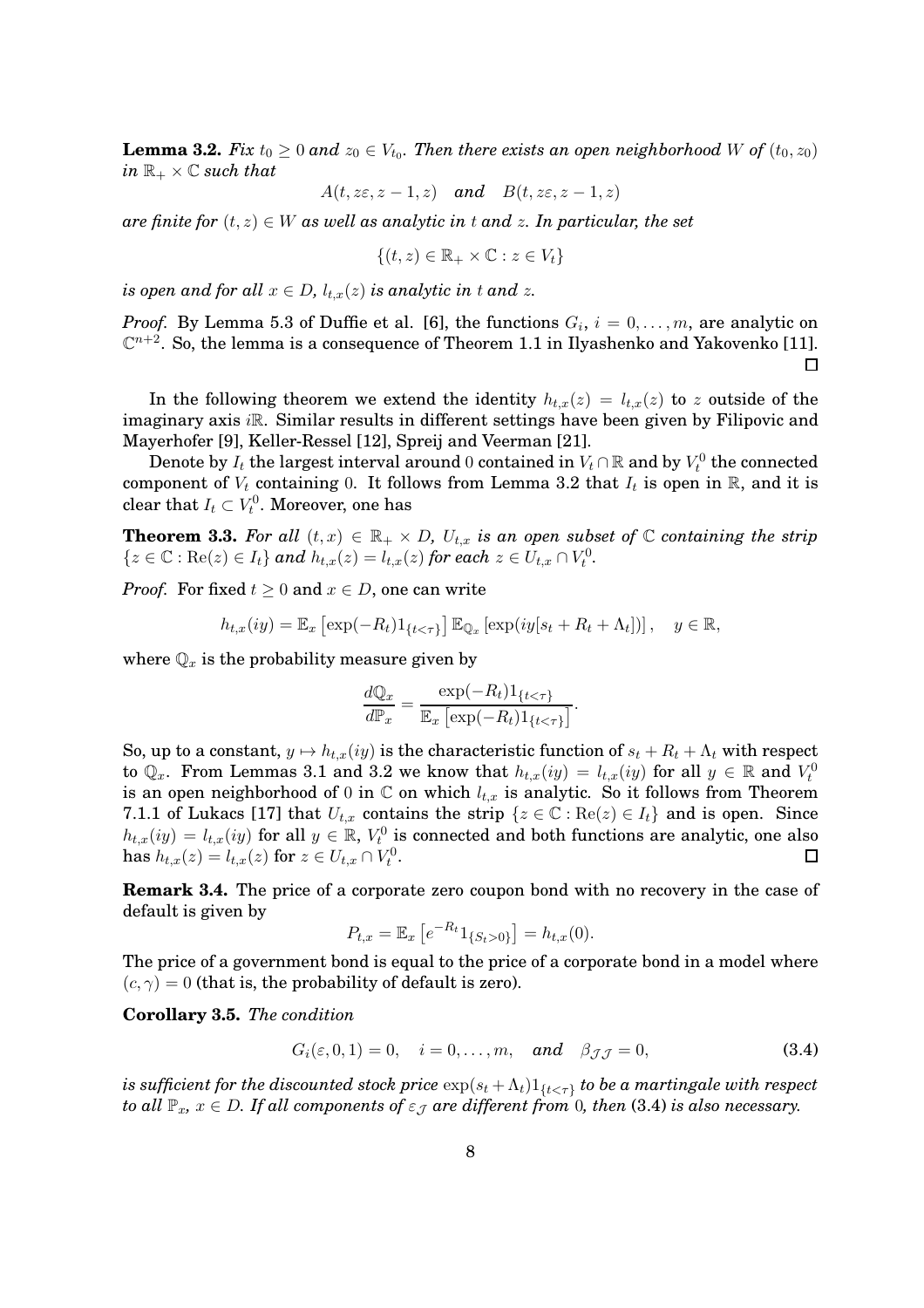*Proof.* It follows from Lemma 3.2 that there exists a  $t_0 > 0$  such that  $p \in V_t^0$  for all  $(t, p) \in [0, t_0] \times [0, 1]$ . So if (3.4) holds, one obtains from Theorem 3.3 and (3.1) that

$$
h_{t,x}(1) = \exp(e + A(t, \varepsilon, 0, 1) + \langle B(t, \varepsilon, 0, 1), x \rangle) = h_{0,x}(1) \text{ for all } (t, x) \in [0, t_0] \times D.
$$

Now the martingale property of  $\exp(s_t + \Lambda_t)1_{\{t < \tau\}}$  with respect to all  $\mathbb{P}_x$ ,  $x \in D$ , follows by decomposing a given interval  $[0, t]$  into finitely many intervals of length smaller than  $t_0$ and taking iterative conditional expectations. If all components of  $\varepsilon_{\mathcal{J}}$  are different from 0 and condition (3.4) is violated, there exist  $t \le t_0$  and  $x \in D$  such that  $h_{t,x}(1) \ne h_{0,x}(1)$ . So the martingale property cannot hold under  $\mathbb{P}_x$ .  $\Box$ 

#### **3.2 Pricing via Fourier transform**

In this subsection we show how to extend Fourier pricing methods from Carr and Madan [2] and Lee [16] to our setting. Since  $\mathbb{P}_x$  is used as pricing measure, one would typically work with models in which the discounted stock price  $\exp(s_t + \Lambda_t)1_{\{t < \tau\}}$  is a martingale under  $\mathbb{P}_x$ . However, the following results just involve  $S_t$  for fixed  $t \geq 0$  and technically, do not need the discounted stock price to be a martingale.

Consider a call option with  $\log$  strike k and price

$$
c_{t,x}(k) = \mathbb{E}_x \left[ e^{-R_t} \left( S_t - e^k \right)^+ \right].
$$

**Theorem 3.6.** *Let*  $(t, x) \in \mathbb{R}_+ \times D$  *and*  $p > 0$  *such that*  $p + 1 \in U_{t,x}$ *. Then* 

$$
c_{t,x}(k) = \frac{e^{-pk}}{2\pi} \int_{\mathbb{R}} e^{-iyk} g_c(y) dy = \frac{e^{-pk}}{\pi} \int_0^\infty \text{Re}\left(e^{-iyk} g_c(y)\right) dy,
$$
 (3.5)

*where*

$$
g_c(y) = \frac{h_{t,x}(p+1+iy)}{p^2 + p - y^2 + iy(2p+1)}.
$$

*Proof.* Since  $U_{t,x}$  is open, there exists  $\eta > 0$  such that  $p + 1 + \eta \in U_{t,x}$ , and it follows from Corollary 2.2 in Lee [15] that

$$
c_{t,x}(k) = O(e^{-(p+\eta)k}) \quad \text{for } k \to \infty.
$$

In particular,

$$
\int_{\mathbb{R}} \left( e^{pk} c_{t,x}(k) \right)^2 dk < \infty.
$$

It follows that the Fourier transform

$$
g_c(y) = \int_{\mathbb{R}} e^{iyk} e^{pk} c_{t,x}(k) dk
$$

is square-integrable in  $y$ , and one can transform back to obtain

$$
e^{pk}c_{t,x}(k) = \frac{1}{2\pi} \int_{\mathbb{R}} e^{-iyk} g_c(y) dy.
$$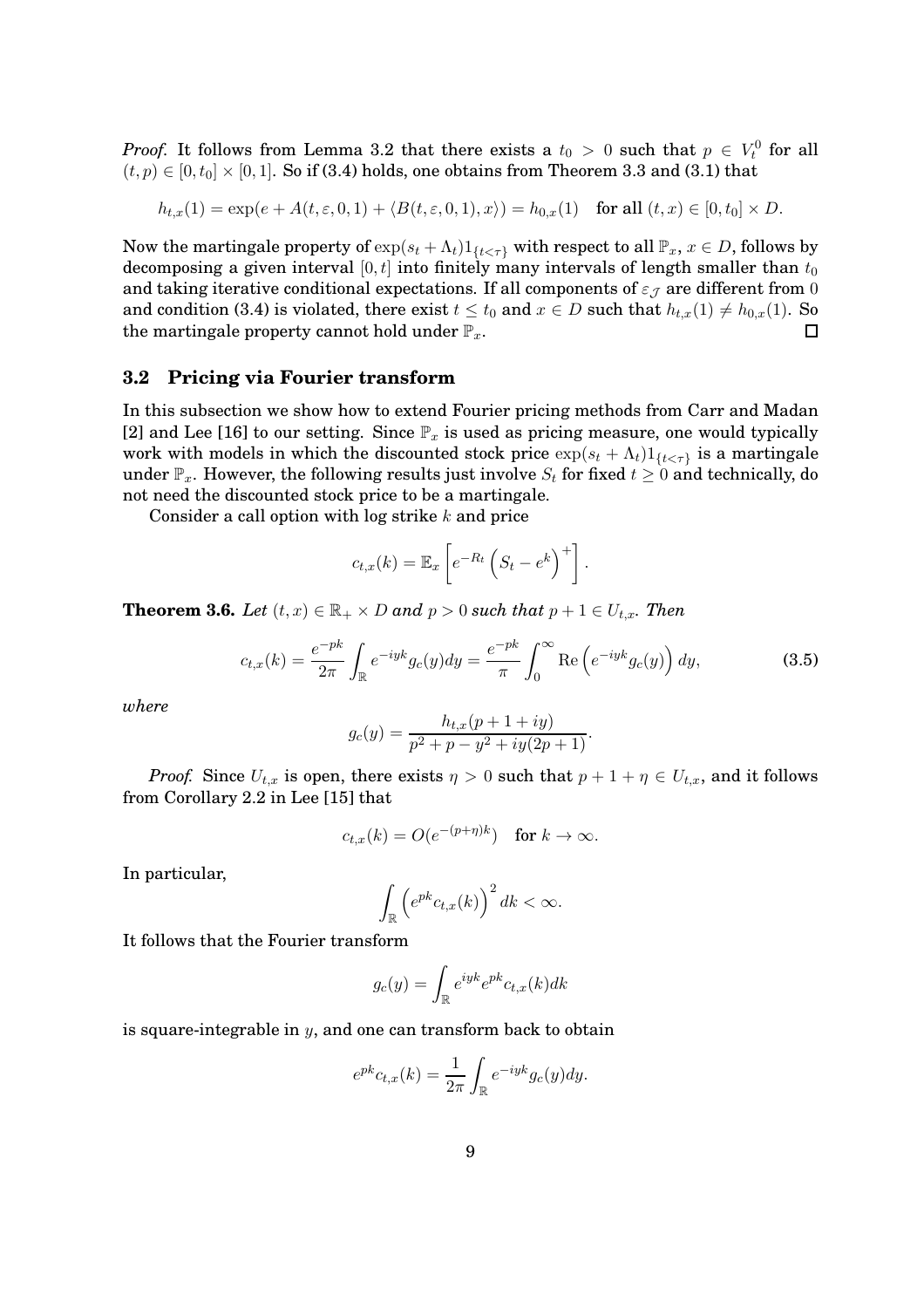This shows the first equality of (3.5). Since  $c_{t,x}(k)$  is real-valued, one has  $g_c(-y) = \overline{g_c(y)}$ , which implies the second inequality of (3.5). To conclude the proof, set  $z = p + iy$  and note that

$$
g_c(y) = \int_{\mathbb{R}} e^{zk} \mathbb{E}_x \left[ \left( e^{s_t + \Lambda_t} - e^{k - R_t} \right) 1_{\{s_t + R_t + \Lambda_t \ge k, t < \tau\}} \right] dk
$$
  
\n
$$
= \mathbb{E}_x \left[ \int_{-\infty}^{s_t + R_t + \Lambda_t} \left( e^{zk + s_t + \Lambda_t} - e^{(z+1)k - R_t} \right) dk 1_{\{t < \tau\}} \right]
$$
  
\n
$$
= \frac{1}{z(z+1)} \mathbb{E}_x \left[ \exp(-R_t + (z+1) \log S_t) 1_{\{t < \tau\}} \right]
$$
  
\n
$$
= \frac{1}{z(z+1)} h_{t,x}(z+1). \qquad \Box
$$

To calculate prices of options with short maturities or extreme out-of-the money strikes Carr and Madan [2] suggest an alternative method which does not suffer from high oscillations. To adapt it to our setup, define

$$
d_{t,x}(k) := \begin{cases} \mathbb{E}_x \left[ e^{-R_t} \left( e^k - S_t \right)^+ 1_{\{t < \tau\}} \right] & \text{if } k < \log S_0 \\ \mathbb{E}_x \left[ e^{-R_t} \left( S_t - e^k \right)^+ \right] & \text{if } k > \log S_0 \end{cases}
$$

Then the following holds:

**Theorem 3.7.** *Let*  $(t, x) \in \mathbb{R}_+ \times D$  *and*  $p > 0$  *such that*  $1 - p$ ,  $1 + p \in U_{t,x}$ *. Then* 

$$
d_{t,x}(k) = \frac{1}{\sinh(pk)} \frac{1}{2\pi} \int_{\mathbb{R}} e^{-iyk} g_d(y) dy,
$$
 (3.6)

.

.

*where*

$$
g_d(y) = \frac{f(y - ip) - f(y + ip)}{2}
$$

*and*

$$
f(y) = \frac{\exp((1+iy)s_0)}{1+iy}h_{t,x}(0) - \frac{\exp(iys_0)}{iy}h_{t,x}(1) - \frac{h_{t,x}(1+iy)}{y^2-iy}
$$

*Proof* Since  $U_{t,x}$  is open, there exists  $\eta > 0$  such that  $1 - p - \eta$  and  $1 + p + \eta$  belong to  $U_{t,x}$ . By Corollary 2.2 of Lee [15],

$$
d_{t,x}(k) = O(e^{-(p+\eta)|k|}) \quad \text{for } k \to \pm \infty.
$$

In particular,  $d_{t,x}(k)$  and  $\sinh(pk)d_{t,x}(k)$  are both square-integrable in k. One easily checks that

$$
\int_{\mathbb{R}} e^{iyk} d_{t,x}(k) dk = f(y).
$$

So,

$$
\int_{\mathbb{R}} e^{iyk} \sinh(pk) d_{t,x}(k) dk = \int_{\mathbb{R}} e^{iyk} \frac{e^{pk} - e^{-pk}}{2} d_{t,x}(k) dk = \frac{f(y - ip) - f(y + ip)}{2},
$$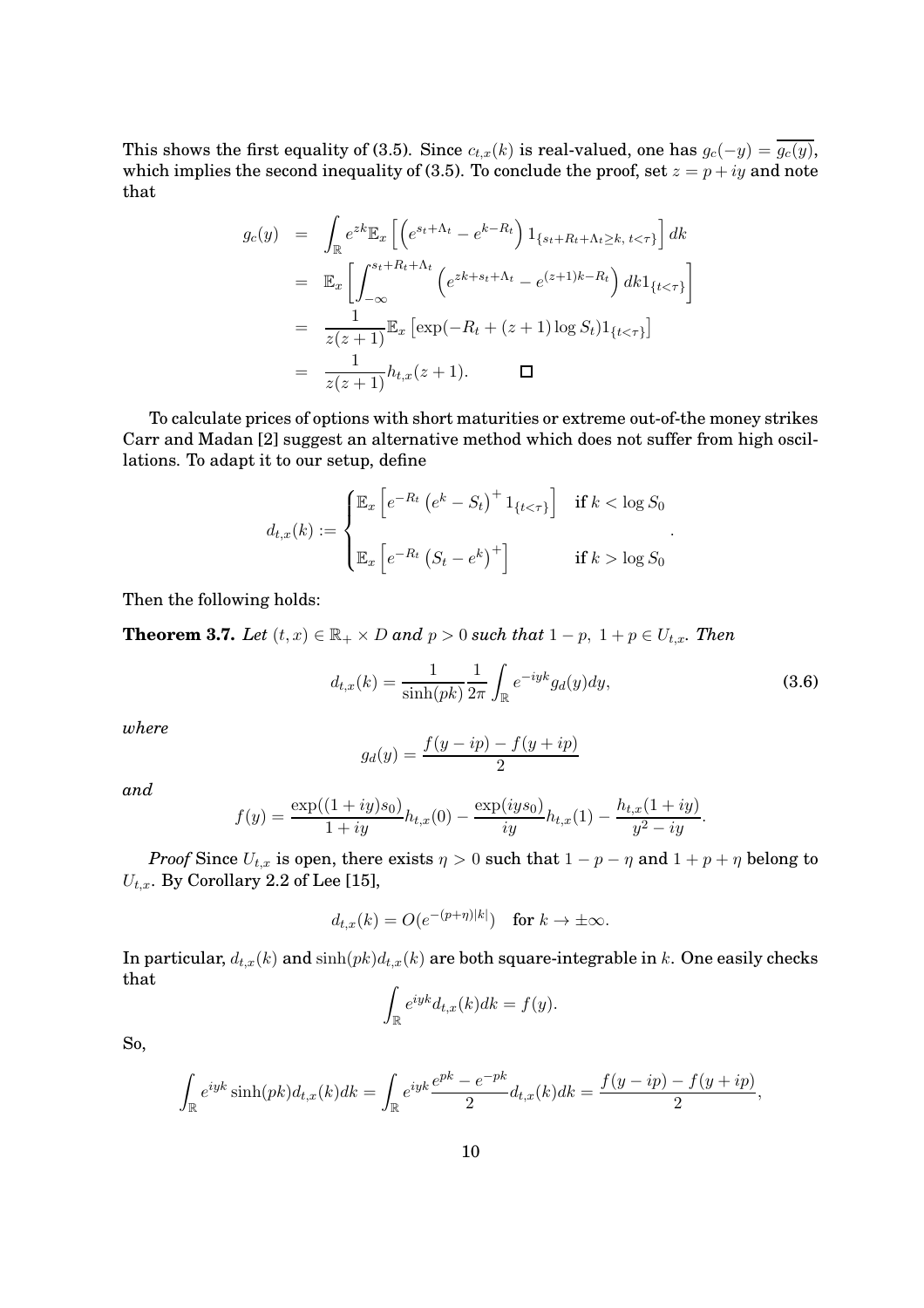and hence,

$$
d_{t,x}(k)=\frac{1}{\sinh (pk)}\frac{1}{2\pi}\int_{\mathbb{R}}e^{-iyk}g_d(y)dy.\qquad \qquad \Box
$$

There exist several extensions of the Fourier pricing methods of Carr and Madan [2]. For example, Lee [16] shows that (3.5) can be adjusted in order to allow for  $p < 0$  and derives pricing formulas for other European derivatives, such as binary or asset-or-nothing options. By adjusting the proof of Theorem 5.1 of [16] to our setup, one obtains the following: Denote

$$
a_{t,x}(k) = \mathbb{E}_x \left[ e^{-R_t} S_t \mathbb{1}_{\{\log S_t > k\}} \right] \quad \text{and} \quad b_{t,x}(k) = \mathbb{E}_x \left[ e^{-R_t} \mathbb{1}_{\{\log S_t > k\}} \right].
$$

Then

$$
c_{t,x}(k) = a_{t,x}(k) - e^k b_{t,x}(k),
$$

and one has

**Theorem 3.8.** *Let*  $(t, x) \in \mathbb{R}_+ \times D$  *and*  $p, q \in \mathbb{R}$  *such that*  $p + 1, q \in U_{t,x}$ *. Then* 

$$
a_{t,x}(k) = R_a(p) + \frac{e^{-pk}}{\pi} \int_0^\infty \text{Re}\left(e^{-iyk}g_a(y)\right) dy
$$

$$
b_{t,x}(k) = R_b(q) + \frac{e^{-qk}}{\pi} \int_0^\infty \text{Re}\left(e^{-iyk}g_b(y)\right) dy
$$

$$
c_{t,x}(k) = R_c(p) + \frac{e^{-pk}}{\pi} \int_0^\infty \text{Re}\left(e^{-iyk}g_c(y)\right) dy,
$$

*where*

$$
g_a(y) = -\frac{h_{t,x}(p+1+iy)}{p+iy}, \quad g_b(y) = \frac{h_{t,x}(q+iy)}{q+iy}, \quad g_c(y) = \frac{h_{t,x}(p+1+iy)}{p^2+p-y^2+iy(2p+1)}
$$

*and*

$$
R_a(p) = \begin{cases} h_{t,x}(1) & \text{if } p < 0 \\ \frac{h_{t,x}(1)}{2} & \text{if } p = 0 \\ 0 & \text{if } p > 0 \end{cases}, \quad R_b(q) = \begin{cases} h_{t,x}(0) & \text{if } q < 0 \\ \frac{h_{t,x}(0)}{2} & \text{if } q = 0 \\ 0 & \text{if } p > 0 \end{cases}
$$

$$
R_c(p) = \begin{cases} h_{t,x}(1) - e^k h_{t,x}(0) & \text{if } p < -1 \\ h_{t,x}(1) - \frac{e^k h_{t,x}(0)}{2} & \text{if } p = -1 \\ h_{t,x}(1) & \text{if } -1 < p < 0 \\ 0 & \text{if } p = 0 \end{cases}
$$

### **3.3 Approximation of general payoffs**

#### **3.3.1 Idea**

The prices of European options with payoff functions in the set

$$
L_{t,x} := \left\{ \varphi : \mathbb{R}_+ \to \mathbb{R} \text{ Borel-measurable such that } \mathbb{E}_x \left[ e^{-R_t} |\varphi(S_t)| \right] < \infty \right\}
$$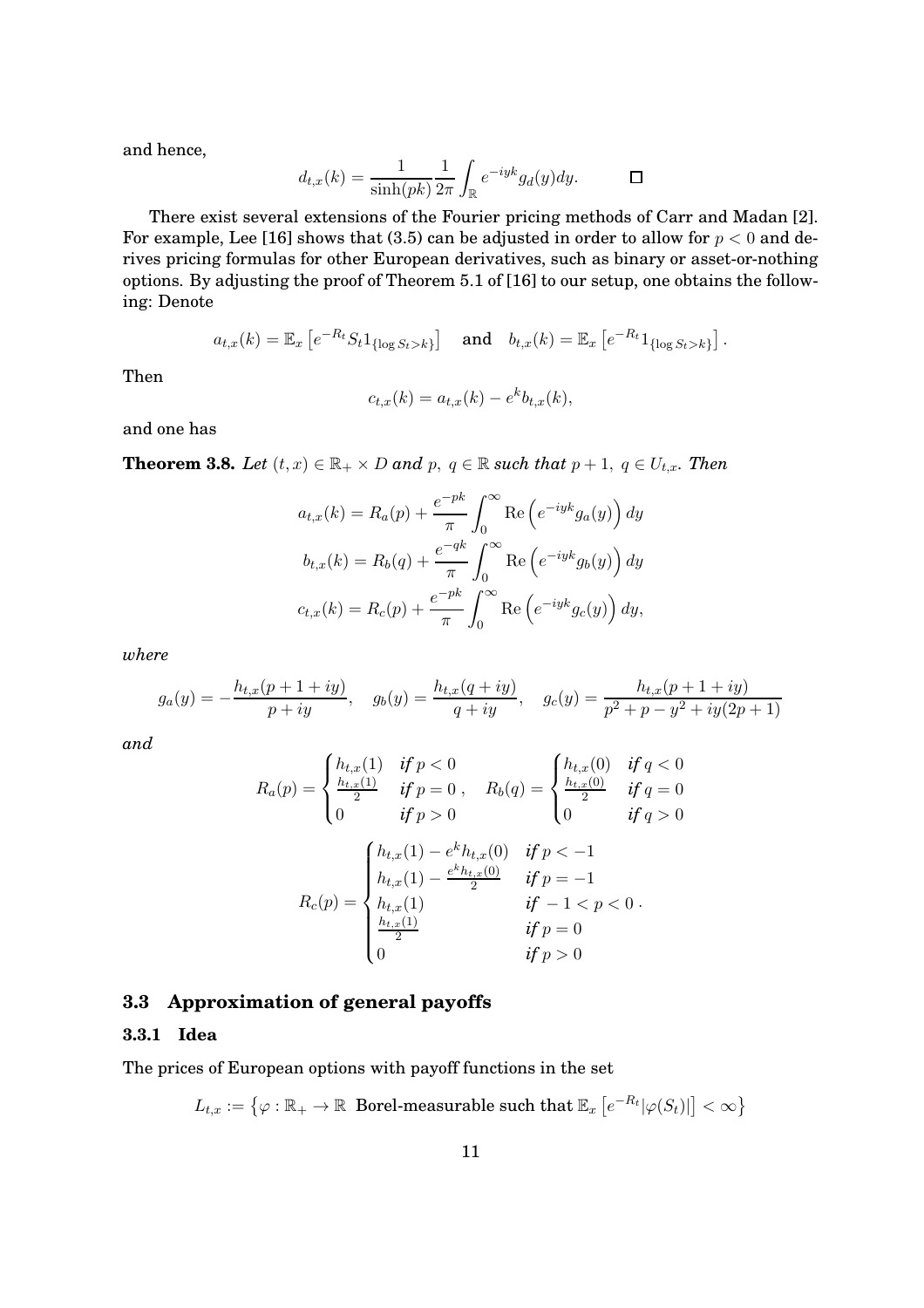can be approximated by portfolios consisting of securities that can either be priced directly or with Fourier methods. For most purposes it is sufficient to use a mix of  $\varphi(0)$  government bonds, power payoffs and call options. For instance, let  $p_1 < \cdots < p_f$  be a set of powers and  $K_1 < \cdots < K_g$  finitely many strike prices. Then fix  $s^* > 0$  and determine weights  $v_1, \ldots, v_f$  and  $w_1, \ldots, w_g$  by weighted  $L^2$ -regression:

$$
\underset{v,w}{\arg\min} \int_0^{s^*} \left( \varphi(s) - \varphi(0) - \sum_{i=1}^f v_i s^{p_i} 1_{\{s>0\}} - \sum_{i=1}^g w_i (s - K_i)^+ \right)^2 \rho(s) ds, \tag{3.7}
$$

where  $\rho$  is a heuristic density approximation of  $S_t.$  The positive function  $\rho$  is meant to put additional weight on regions where  $S_t$  is more likely to lie (usually in the vicinity of  $\mathbb{E}_x\left[S_t\right]$ and if default is possible, around 0). If one does not have a good idea of the distribution of  $S_t,$  one can also use non-weighted regression ( $\rho\equiv 1$ ).

If the integral is discretized, the optimization problem (3.7) becomes a finite-dimensional  $L^2$ -regression. To improve the numerical stability, one can first apply Gram–Schmidt orthogonalization to the basis functions  $\varphi(0)$ ,  $s^{p_i}1_{\{s>0\}}$  and  $(s-K_i)^+$ .

#### **3.3.2 Example: truncated log payoff**

We illustrate this method by approximating the price of a truncated log payoff  $\varphi(s)$  =  $log(s) \vee k, k \in \mathbb{R}$ . Note that since  $S_t = 0$  with positive probability, the truncation from below is crucial to avoid a possible payoff of  $-\infty$ .

Assume  $S_0 = 1$  and  $k = -1$ . We consider three ways of approximating  $\varphi$  with linear combinations of 101 instruments:

- 1. A government bond and power payoffs of powers  $0.05, 0.1, \ldots, 5$
- 2. A government bond and call options with strikes 0.03, 0.06, . . . , 3
- 3. A government bond, power payoffs of powers  $0.1, 0.2, \ldots, 5$  and call options with strikes 0.06, . . . , 3.

We let  $s^* = 3$ . As heuristic density for  $S_t$  we use

$$
\rho(x) = \begin{cases} \exp(-10x) & x < 0.5\\ \exp(-10|x-1|) & 0.5 \le x \le 1.5\\ \exp(-5) & x > 1.5 \end{cases}
$$
\n(3.8)

This choice of  $\rho$  assigns more weight to 0 and points around 1. But it is just an example of what one could choose. Depending on the model and the value of  $t$  one may want to use different functions  $\rho$ .

Figure 1 shows the errors of the three approximation methods. It can be seen that for the truncated log payoff methods 2 and 3 give a much better approximation than method 1. The errors of methods 2 and 3 are similar. But since prices of power payoffs are easier to calculate than those of call options, method 3 is significantly faster.

Log payoffs are useful in the pricing and hedging of variance swaps on futures. Let  $F_u$ ,  $0 \le u \le t$ , be the price of a futures contract on  $S_t$  and consider a variance swap with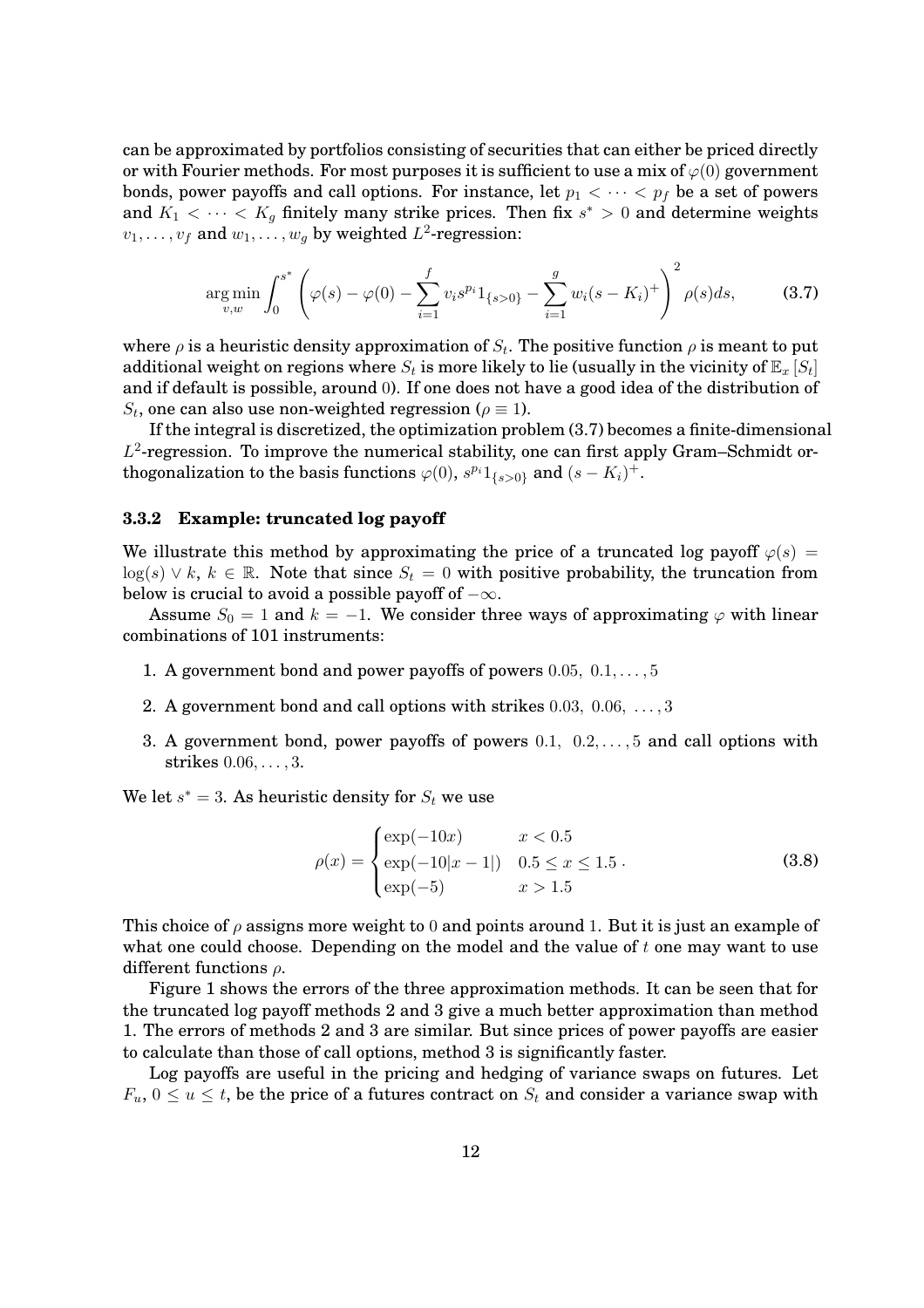

Figure 1: Comparison of different approximation methods. Note that the scales are different!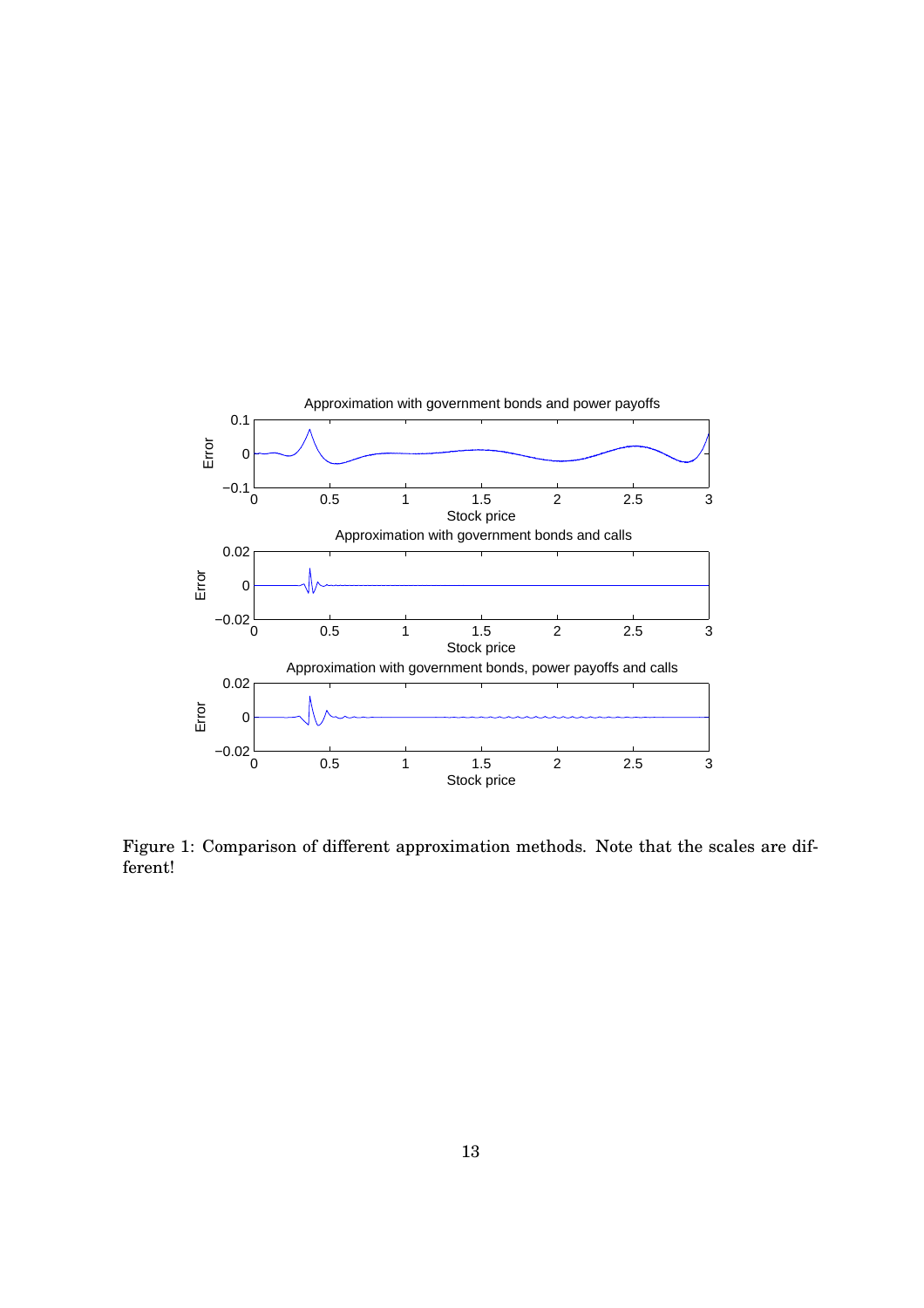time-t cash-flow

$$
\Sigma_t = \max\left(\frac{1}{t}\sum_{i=1}^I \left(\log \frac{F_{t_i}}{F_{t_{i-1}}}\right)^2 - K, C\right),\,
$$

where  $0 = t_0 < \cdots < t_I = t$  are the discrete monitoring points (usually daily), K is the strike and C is a cap on the payoff (typically  $C = 2.5K$ ). If  $F_u$  is modeled as a positive local martingale of the form  $dF_u = \sigma_u F_u dW_u$  for a Brownian motion W and a volatility process  $\sigma$  such that  $\int_0^t \sigma_u dW_u$  is a martingale, then the probability of hitting the cap  $C$  is negligible and one can approximate the sum with an integral:

$$
\Sigma_t \approx \frac{1}{t} \int_0^t \sigma_u^2 du - K.
$$

It was noticed by Dupire [7] and Neuberger [18] that

$$
\int_0^t \sigma_u^2 du = 2 \left( \int_0^t \frac{1}{F_u} dF_u - \log S_t + \log F_0 \right),
$$

and therefore,

$$
\mathbb{E}_x\left[\frac{1}{t}\int_0^t \sigma_u^2 du\right] = \frac{2}{t}\mathbb{E}_x\left[\log F_0 - \log S_t\right].
$$

In a diffusion model with the possibility of default the cap cannot be ignored since it is hit in case of default. But if one neglects the probability that the cap is hit before default or that  $\log S_t < k := \log(F_0) - t(C + K)/2$  when there is no default, one can approximate  $\Sigma_t$ as follows:

$$
\Sigma_t \approx 1_{\{\tau > t\}} \left( \frac{1}{t} \int_0^t \sigma_u^2 du - K \right) + 1_{\{\tau \le t\}} C
$$
  

$$
\approx \frac{2}{t} \left( \int_0^{t \wedge \tau} \frac{1}{F_{u-}} dF_u - (\log(S_t) \vee k) + \log F_0 \right) - K - 1_{\{\tau \le t\}} \frac{2}{t} \int_0^{\tau} \frac{1}{F_{u-}} dF_u.
$$

In the special case where the default intensity is constant, the expectation of the last integral is zero, and one can price according to

$$
\mathbb{E}_x [\Sigma_t] \approx \frac{2}{t} \mathbb{E}_x [\log F_0 - \log(S_t \vee k)] - K.
$$

### **4 Hedging**

In this section we consider a subclass of affine models in which European contingent claims can perfectly be hedged by dynamically trading in sufficiently many liquid securities. Assume that condition (3.4) holds. Then it follows from Corollary 3.5 that the discounted stock price  $\exp(s_t + \Lambda_t)1_{\{t < \tau\}}$  is a martingale under all  $\mathbb{P}_x$ ,  $x \in D$ . It is wellknown that it is impossible to replicate contingents claims with finitely many hedging instruments in a model where the underlying has jumps of infinitely many different sizes.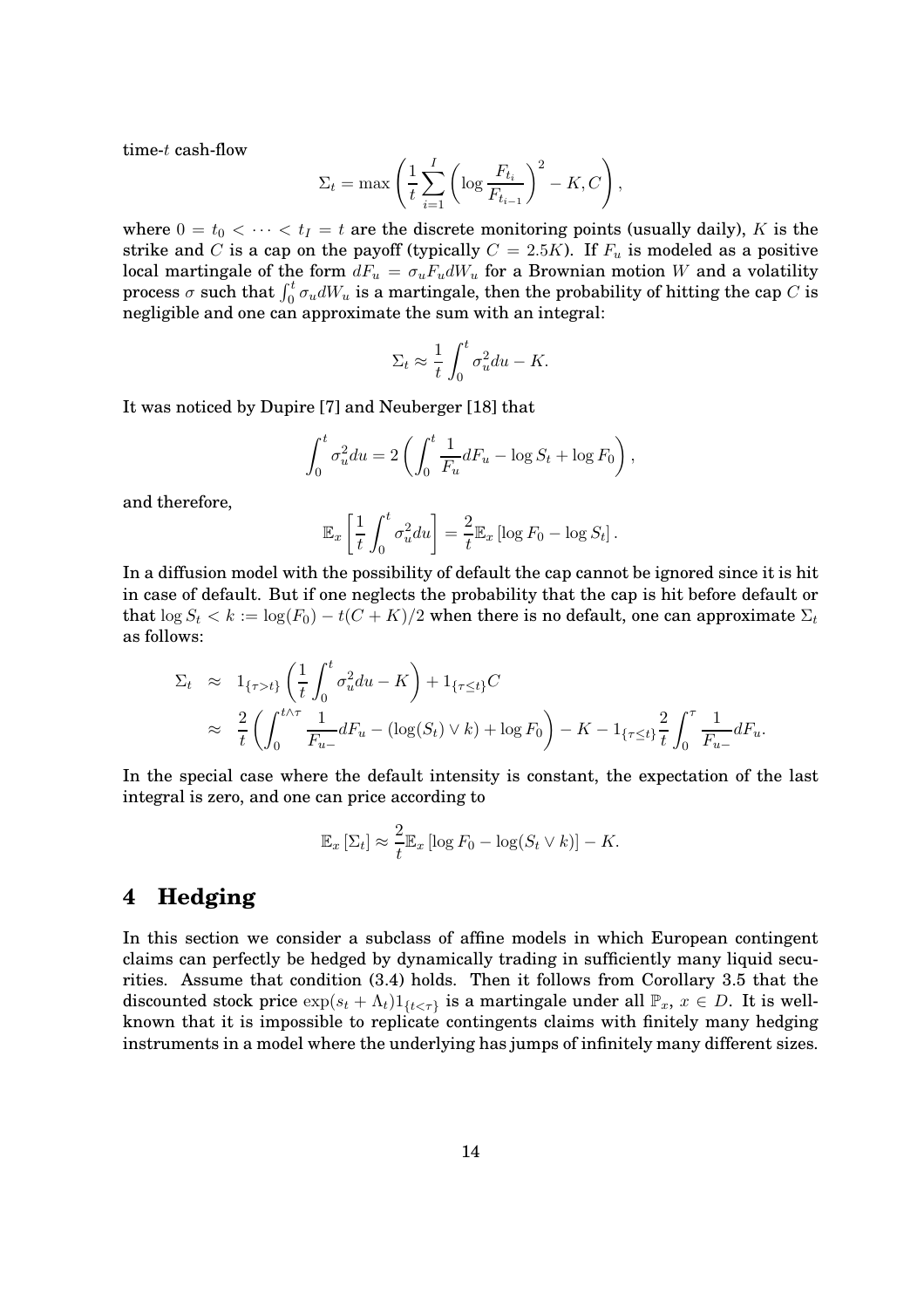Therefore, we here require the jump measures  $\nu$  and  $\mu_i,$   $i\in\mathcal{I},$  to be of the following form:

$$
\nu = \sum_{q=1}^{M} v_q \delta_{y_q} \text{ for } v_q > 0 \text{ and different points } y_1, \ldots, y_M \text{ in } \in D \setminus \{0\}
$$
 (4.1)

$$
\mu_i = \sum_{q=1}^{M_i} v_{iq} \delta_{y_{iq}}
$$
 for  $v_{iq} > 0$  and different points  $y_{i1}, \ldots, y_{iM_i}$  in  $\in D \setminus \{0\},$  (4.2)

where  $\delta_{y_q},\,\delta_{y_{iq}}$  are Dirac measures and for  $M=0$  or  $M_i=0,\,\nu$  or  $\mu_i$  are understood to be zero, respectively. The exponential integrability condition (vii) is then trivially satisfied.

In the following theorem we are going to show that the process  $X$  has a realization as the unique strong solution of an SDE of the from

$$
dX_t = \tilde{b}(X_t)dt + \sigma(X_t)dW_t + \int_{\mathbb{R}_+} k(X_{t-}, z)N(dt, dz),
$$
\n(4.3)

where  $W$  is an *n*-dimensional Brownian motion and  $N$  an independent Poisson random measure on  $\mathbb{R}_+^2$  with Lebesgue measure as intensity measure.  $\sigma:D\to\mathbb{R}^{n\times n}$  has to be a measurable function satisfying

$$
\sigma \sigma^{T}(x) = a + \sum_{i \in \mathcal{I}} x_{i} \alpha_{i} \quad \text{for all } x \in D,
$$
 (4.4)

and the functions  $\tilde{b} : D \to \mathbb{R}^n$  and  $k : D \times \mathbb{R}_+ \to D$  are of the following form:

$$
\tilde{b}(x) = b + \beta x - \int_{D \setminus \{0\}} \chi_{\mathcal{J}}(\xi) \nu(d\xi) - \sum_{i=1}^{m} x_i \int_{D \setminus \{0\}} \chi_{\mathcal{J} \cup \{i\}}(\xi) \mu_i(d\xi),
$$
\n
$$
k(x, z) = \begin{cases}\ny_q & \text{if } V_{q-1} \le z < V_q \\
y_{iq} & \text{if } V_M + \sum_{j=1}^{i-1} x_j V_{jM_j} + x_i V_{i(q-1)} \le z < V_M + \sum_{j=1}^{i-1} x_j V_{jM_j} + x_i V_{iq} , \\
0 & \text{if } z \ge V_M + \sum_{j=1}^{m} x_j V_{jM_j}\n\end{cases}
$$

where  $V_q = \sum_{p=1}^q v_p$  and  $V_{iq} = \sum_{p=1}^q v_{ip}$ . Theorem 4.1 is an extension of Theorem 8.1 in Filipovic and Mayerhofer [9]. Its proof is given in the appendix. Related results for oneand two-dimensional processes are given in Sections 5 and 6 of Dawson and Li [5].

**Theorem 4.1.** *If v and*  $\mu_i$ *,*  $i \in \mathcal{I}$ *, are of the form* (4.1)–(4.2)*, then there exists a measurable*  $\hat{p}$  *function*  $\sigma : D \to \mathbb{R}^{n \times n}$  *satisfying* (4.4) *such that the SDE* (4.3) *has for all initial conditions* x ∈ D *a unique strong solution. It is a Feller process satisfying* (H1)–(H2) *corresponding to the parameters*  $(a, \alpha, b, \beta, m, \mu)$ *.* 

In general, one needs  $L+1 := n + M + \sum_{i=1}^{m} M_i + 2$  instruments to hedge all sources of risk. We assume the first one to be a money market account yielding an instantaneous return of  $r_t$ . In addition, one needs one instrument for each of the  $n$  components of the Brownian motion  $W$ , one for each of the possible jumps of  $X$  and one for the jump to default (without default, L instruments are generally enough). Of course, if the hedging instruments are redundant, not all European contingent claims can be replicated; precise conditions for a given option to be replicable are given in (4.5) below. The hedging instruments should also be liquidly traded. For instance, in addition to the money market account, one could use a mix of instruments of the following types: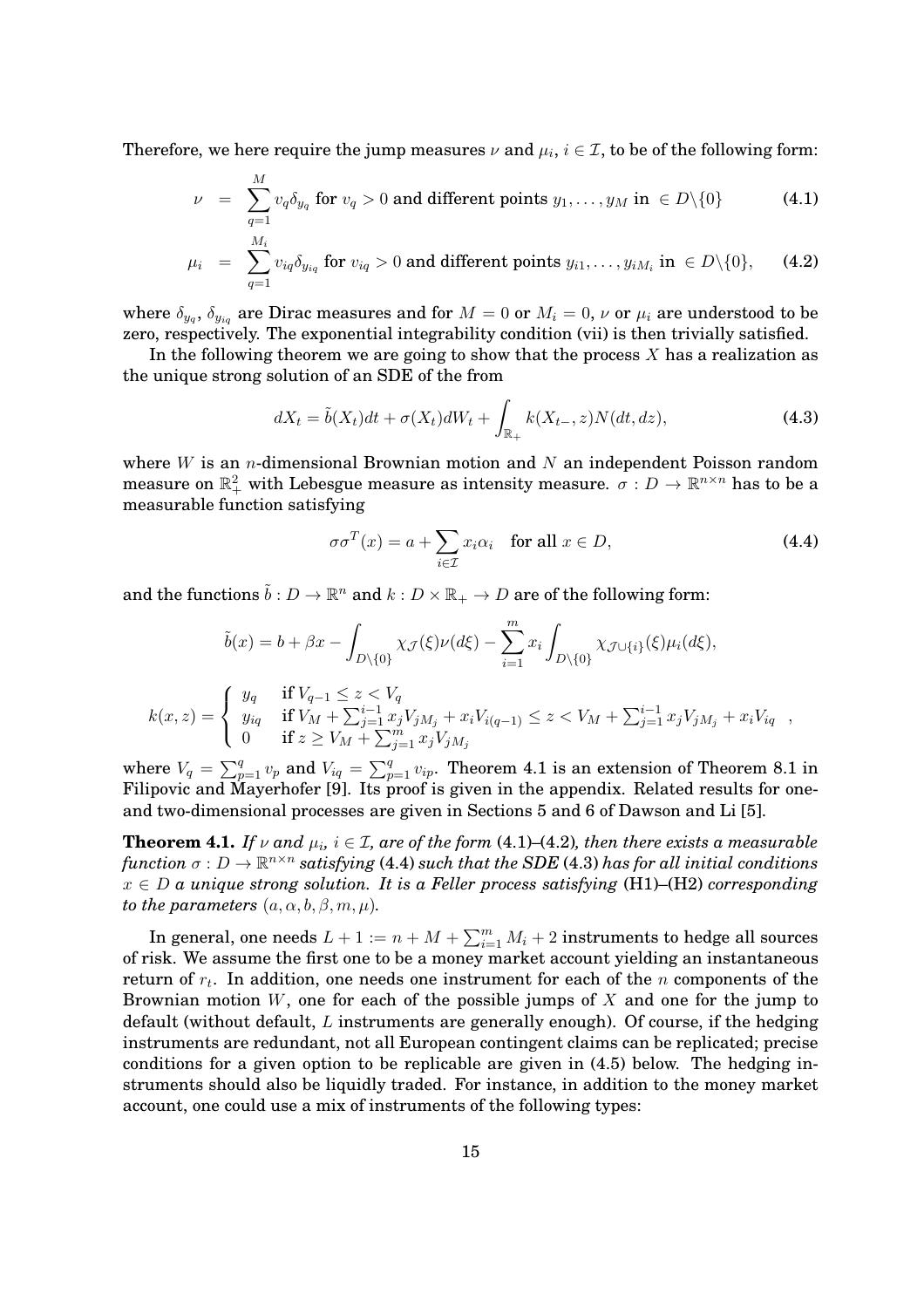- Stock shares
- Government bonds
- Corporate bonds
- Vanilla options.

All of these can be viewed as European options with different payoff functions. Let us denote the set of hedging instruments different from the money market account by

$$
\Phi = \{(t_1, \varphi_1), \ldots, (t_L, \varphi_L)\},\
$$

where  $t_1, \ldots, t_L$  are the maturities and  $\varphi_l \in L_{t_l,x}$  the payoff functions.

Now consider a European option with maturity  $t \leq \min\{t_1, \ldots, t_L\}$  and payoff function  $\varphi \in L_{t,x}$ . At time 0, its price is

$$
\pi(t,x) := \mathbb{E}_x \left[ \exp(-R_t) \varphi(S_t) \right],
$$

and for  $u \in [0, t]$ ,

$$
C_u = \begin{cases} \pi(t - u, X_u) & \text{if } u < \tau \\ \mathbb{E}_x \left[ e^{-(R_t - R_u)} \mid X_u \right] \varphi(0) & \text{if } u \ge \tau \end{cases}
$$

.

After the default time  $\tau$ ,  $C_u$  behaves like a government bond and can be hedged accordingly. To design the hedge before time  $\tau$ , we introduce the following sensitivity parameters:

• Classical Greeks: for  $q = 1, \ldots, n$ :

$$
H_{t,x}^q = \frac{\partial}{\partial x_q} \pi(t,x)
$$

• Sensitivities to the jumps corresponding to  $\nu$ : for all  $q = 1, \ldots, M$ :

$$
J_{t,x}^q = \pi(t, x + y_q) - \pi(t, x)
$$

• Sensitivities to the jumps corresponding to  $\mu$ : for all  $i \in \mathcal{I}$  and  $q = 1, \ldots, M_i$ :

$$
J_{t,x}^{iq} = \pi(t, x + y_{iq}) - \pi(t, x)
$$

• Sensitivity to default:

$$
D_{t,x} = \mathbb{E}_x [\exp(-R_t)\varphi(0)] - \mathbb{E}_x [\exp(-R_t)\varphi(S_t)].
$$

**Example 4.2.** Consider a power payoff  $\varphi(s) = s^p$  for some  $p > 0$  such that  $s^p \in L_{t,x}$ . Then the sensitivity parameters are given by

$$
H_{t,x}^q = \frac{\partial}{\partial x_q} h_{t,x}(p) = B_q(t, p\varepsilon, p-1, p) h_{t,x}(p)
$$
  
\n
$$
J_{t,x}^q = h_{t,x+y_q}(p) - h_{t,x}(p)
$$
  
\n
$$
J_{t,x}^{iq} = h_{t,x+y_{iq}}(p) - h_{t,x}(p)
$$
  
\n
$$
D_{t,x} = -h_{t,x}(p).
$$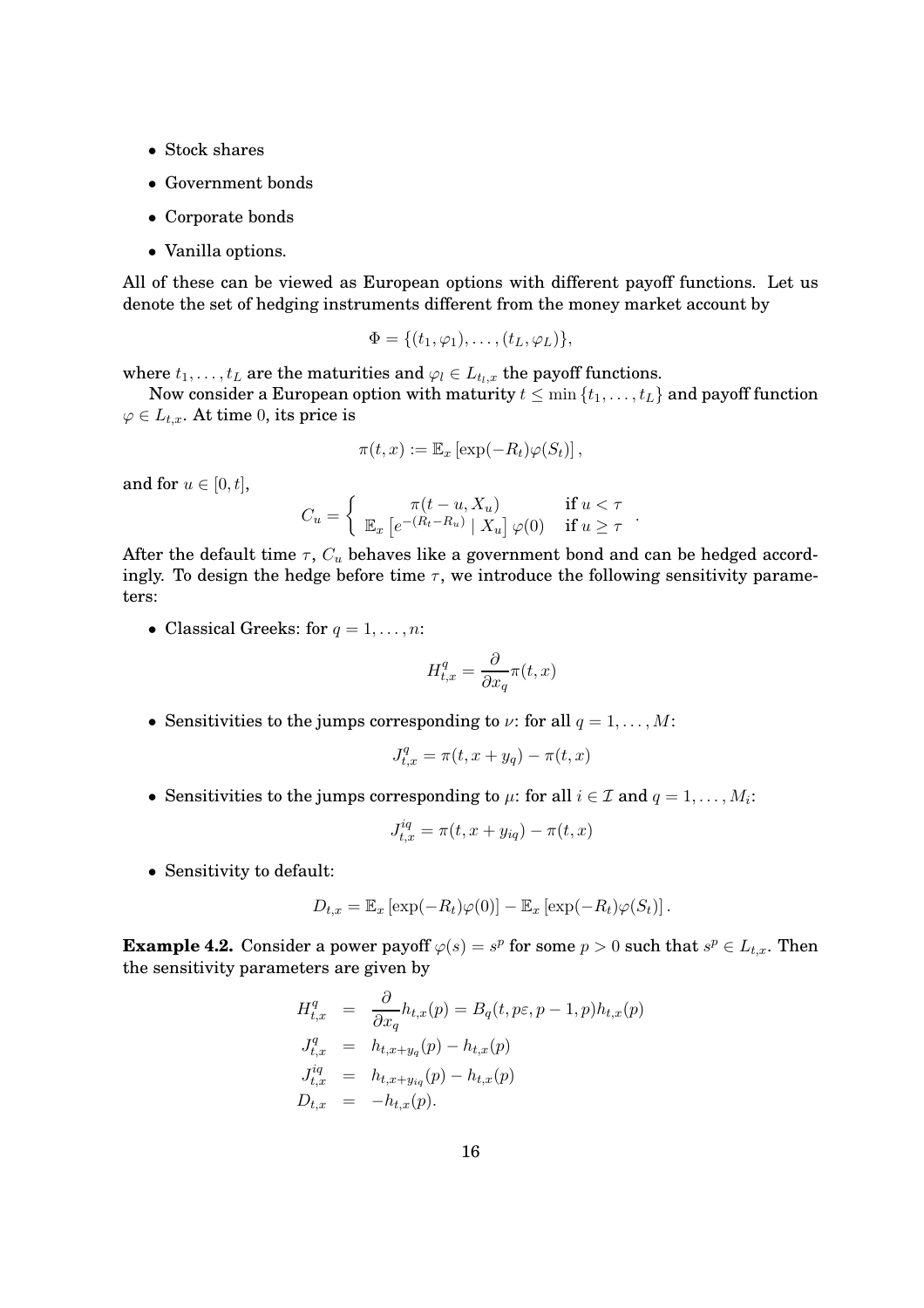**Example 4.3.** For a European call option with log strike  $k$  and maturity  $t$ , the classical Greeks are

$$
H_{t,x}^q = \frac{\partial}{\partial x_q} c_{t,x}(k) = \frac{e^{-pk}}{\pi} \int_0^\infty \text{Re}\left(e^{-iyk}\partial_{x_q}g_c(y)\right) dy,
$$

where

$$
\partial_{x_q} g_c(y) = \partial_{x_q} \frac{h_{t,x}(p+1+iy)}{p^2 + p - y^2 + iy(2p+1)} \n= \frac{B_q(t,(p+1+iy)\varepsilon, p+iy, p+1+iy)h_{t,x}(p+1+iy)}{p^2 + p - y^2 + iy(2p+1)}
$$

for some  $p > 0$  such that  $1 + p \in U_{t,x}$ . The other sensitivities are

$$
J_{t,x}^q = c_{t,x+y_q}(k) - c_{t,x}(k)
$$
  
\n
$$
J_{t,x}^{iq} = c_{t,x+y_{iq}}(k) - c_{t,x}(k)
$$
  
\n
$$
D_{t,x} = -c_{t,x}(k).
$$

As shown in Remarks 4.2 and 4.3, the sensitivity parameters of power payoffs and vanilla options can be given in closed or almost closed form. The payoff  $\varphi \in L_{t,x}$  can be approximated with a linear combination of government bonds, power payoffs and European calls of maturity t as in Subsection 3.3. The sensitivities of  $\varphi$  are then approximated by the the same linear combination of the sensitivities of the government bond, power payoffs and European calls. If X is a solution of the SDE (4.3) and  $\pi$  is a  $C^{1,2}$ -function on  $(0, t] \times D$ , one obtains from Itô's formula that for  $u \leq t \wedge \tau$ ,

$$
dC_u = \text{``drift''} du + \sum_{q,q'=1}^n H_{t-u,X_{u-}}^q \sigma_{qq'}(X_{u-}) dW_u^{q'} + D_{t-u,X_{u-}} d1_{\{\tau \le u\}} + \int_{\mathbb{R}_+} (\pi(t-u, X_{u-} + k(X_{u-}, z)) - \pi(t-u, X_{u-})) dN(du, dz),
$$

which can be written as

$$
dC_u = \text{``drift''} du + \sum_{q,q'=1}^n H_{t-u,X_{u-}}^q \sigma_{qq'}(X_{u-}) dW_u^{q'} + D_{t-u,X_{u-}} d1_{\{\tau \le u\}}
$$

$$
+ \sum_{q=1}^M J_{t-u,X_{u-}}^q dN_u^q + \sum_{i=1}^m \sum_{q=1}^{M_i} J_{t-u,X_{u-}}^{iq} dN_u^{iq},
$$

where  $N<sup>q</sup>$  and  $N<sup>iq</sup>$  are Poisson processes with stochastic intensity depending on X but independent of the payoff function  $\varphi.$  For all  $l=1,\ldots,L,$  define  $\pi^l$  and  $C^l$  analogously to  $\pi$ and  $C$ , and assume the functions  $\pi^l$  are all  $C^{1,2}$  on  $(0,t]\times D.$  To hedge before default, one has to invest in the hedging instruments such that the resulting portfolio has the same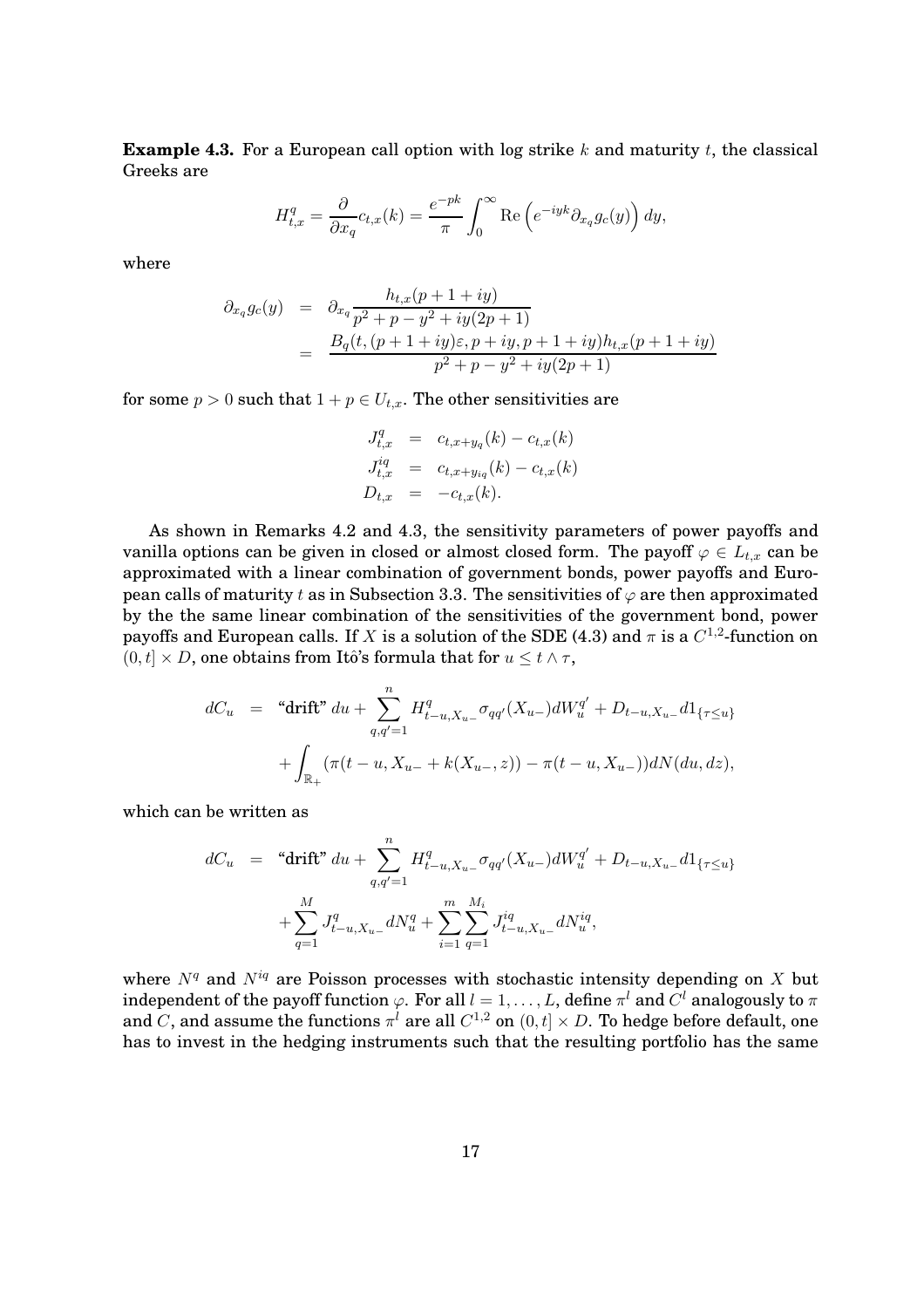sensitivities. That is, one tries to find  $\vartheta(u,x)\in\mathbb{R}^L$  such that for all  $0\leq u < t\wedge\tau,$ 

$$
\begin{cases}\nH_{t-u,X_u}^1 = \sum_{l=1}^L \vartheta^l(u, X_u) H_{t_l-u,X_u}^{l,1} \\
\vdots \\
H_{t-u,X_u}^n = \sum_{l=1}^L \vartheta^l(u, X_u) H_{t_l-u,X_u}^{l,n} \\
J_{t-u,X_u}^1 = \sum_{l=1}^L \vartheta^l(u, X_u) J_{t_l-u,X_u}^{l,1} \\
\vdots \\
J_{t-u,X_u}^M = \sum_{l=1}^L \vartheta^l(u, X_u) J_{t_l-u,X_u}^{l,M} \\
J_{t-u,X_u}^{11} = \sum_{l=1}^L \vartheta^l(u, X_u) J_{t_l-u,X_u}^{l,11} \\
\vdots \\
J_{t-u,x}^{mM_m} = \sum_{l=1}^L \vartheta^l(u, X_u) J_{t_l-u,X_u}^{l,mM_m} \\
D_{t-u,X_u} = \sum_{l=1}^L \vartheta^l(u, X_u) D_{t_l-u,X_u}^l,\n\end{cases}
$$
\n(4.5)

where on the left side are the sensitivities of  $\varphi(S_t)$  and on the right, indexed by l, the sensitivities of the hedging instruments  $\varphi^l(S_{t_l}).\ \vartheta^l(u,X_u)$  is the number of hedging instrument *l* in the hedging portfolio before default while the amount  $C_u - \sum_{l=1}^L \vartheta^l(u,X_u) C_u^l$  is held in the money market account. Since  $e^{-R_u}C_u$  and  $e^{-R_u}C_u^l$ ,  $l=1,\ldots,L$  are all martingales under  $\mathbb{P}_x$ , this is a self-financing strategy replicating C until time  $t \wedge \tau$ . If default happens before time t, one simply holds  $\varphi(0)$  zero coupon government bonds from then until time t.

 $(4.5)$  is a system of L linear equations with L unknowns. It may not have a solution if it is degenerate. But if the family  $\Phi$  of hedging instruments is such that (4.5) has full rank for all  $0 \le u \le t \wedge \tau$ , then any European contingent claim can be replicated by dynamic trading.

# **5 Heston model with stochastic interest rates and possibility of default**

As an example we discuss a Heston-type stochastic volatility model with stochastic interest rates and possibility of default. It extends the model of Carr and Schoutens [3] and can easily be extended further to include more risk factors. Let  $(X_t)_{t\geq0}$  be a process with values in  $D=\mathbb{R}_+^2\times\mathbb{R}$  moving according to

$$
dX_t^1 = \kappa_1 \left( \theta_1 - X_t^1 \right) dt + \eta_1 \sqrt{X_t^1} dW_t^1 \tag{5.1}
$$

$$
dX_t^2 = \kappa_2 \left(\theta_2 - X_t^2\right) dt + \eta_2 \sqrt{X_t^2} dW_t^2 \tag{5.2}
$$

$$
dX_t^3 = -\frac{1}{2}X_t^1 dt + \sqrt{X_t^1} dW_t^3
$$
\n(5.3)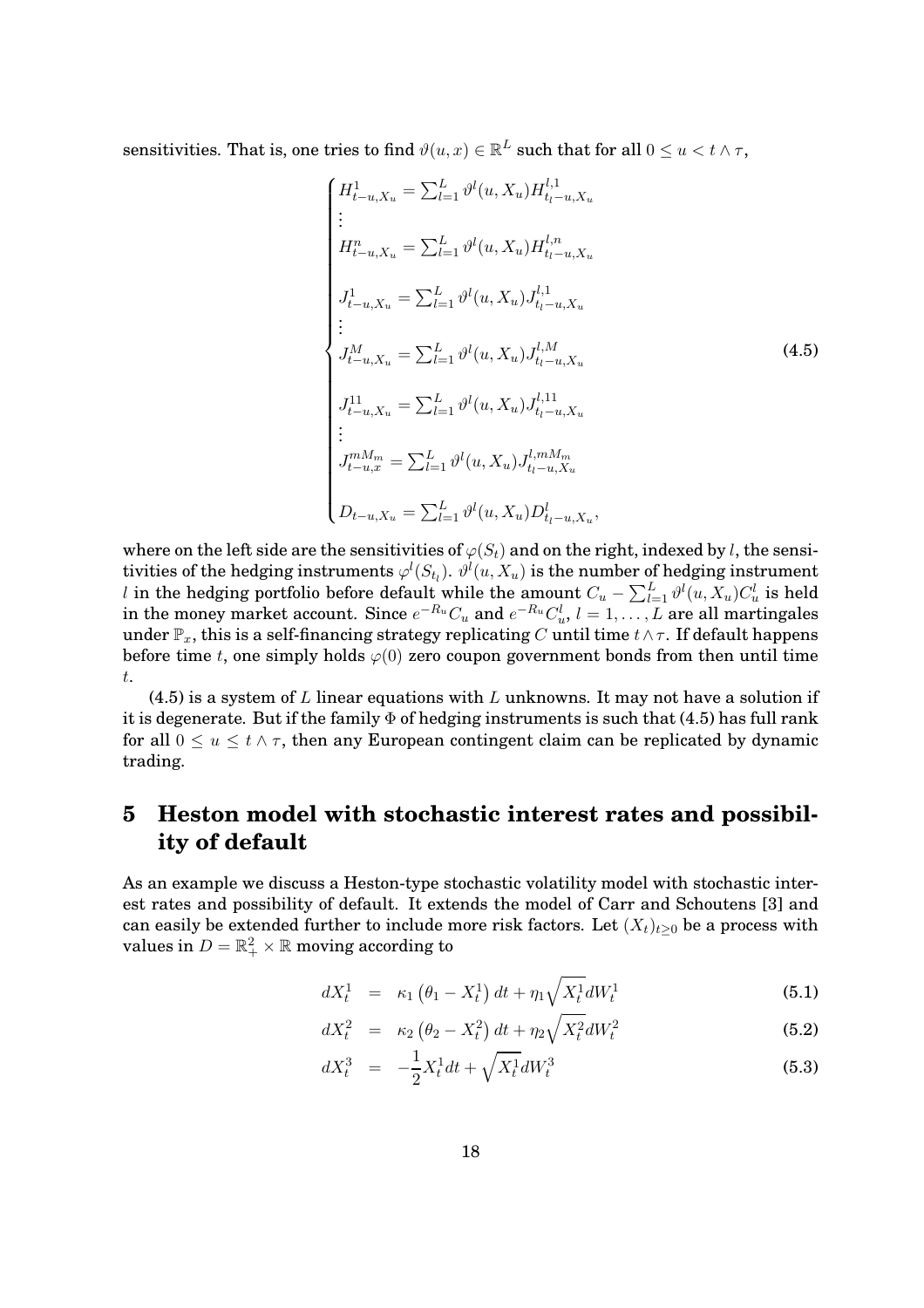for a 3-dimensional Brownian motion W with correlation matrix

$$
\left(\begin{array}{rrr} 1 & 0 & \rho \\ 0 & 1 & 0 \\ \rho & 0 & 1 \end{array}\right)
$$

and non-negative constants  $\kappa_1$ ,  $\kappa_2$ ,  $\theta_1$ ,  $\theta_2$ ,  $\eta_1$ ,  $\eta_2$ . Since  $X^1$  and  $X^2$  are autonomous squareroot processes, the system (5.1)–(5.3) has for all initial conditions  $x\in\mathbb{R}_+^2\times\mathbb{R}$  a unique strong solution, and it follows as in the proof of Theorem 4.1 that it is a Feller process satisfying (H1)–(H2) with parameters

• 
$$
a = 0
$$
,  $\alpha^1 = \frac{1}{2} \begin{pmatrix} \eta_1^2 & 0 & \rho \eta_1 \\ 0 & 0 & 0 \\ \rho \eta_1 & 0 & 1 \end{pmatrix}$ ,  $\alpha^2 = \frac{1}{2} \begin{pmatrix} 0 & 0 & 0 \\ 0 & \eta_2^2 & 0 \\ 0 & 0 & 0 \end{pmatrix}$   
\n•  $b = (\kappa_1 \theta_1, \kappa_2 \theta_2, 0)$ ,  $\beta = \begin{pmatrix} -\kappa_1 & 0 & 0 \\ 0 & -\kappa_2 & 0 \\ -1/2 & 0 & 0 \end{pmatrix}$ .

Note that one cannot have correlation between  $W^1$  and  $W^2$  or  $W^2$  and  $W^3$  without destroying the affine structure of  $X$ . So we introduce dependence between  $s$ , the volatility process  $X^1$ , r and  $\lambda$  by setting

$$
s_t = X_t^3, \quad r_t = d + \delta_1 X_t^1 + \delta_2 X_t^2, \quad \lambda_t = c + \gamma_1 X_t^1 + \gamma_2 X_t^2,
$$
  

$$
R_t = \int_0^t r_u du, \quad \Lambda_t = \int_0^t \lambda_u du
$$

for non-negative constants  $c, \gamma_1, \gamma_2, d, \delta_1, \delta_2$ . Then

$$
S_t = \exp\left(s_t + R_t + \Lambda_t\right) \mathbb{1}_{\{t < \tau\}}
$$

satisfies the SDE

$$
dS_t = S_{t-} \left( \left[ c + d + (\gamma_1 + \delta_1) X_t^1 + (\gamma_2 + \delta_2) X_t^2 \right] dt + \sqrt{X_t^1} dW_t^3 - d \mathbf{1}_{\{\tau \le t\}} \right).
$$

#### **5.1 Pricing equations and moment explosions**

We know from Corollary 3.5 that the discounted price  $\exp(s_t + \Lambda_t) 1_{\{t < \tau\}}$  is a martingale. The discounted moments function is of the form

$$
h_{t,x}(z) = \exp(A(t, (0, 0, z), z - 1, z) + \langle B(t, (0, 0, z), z - 1, z), x \rangle)
$$
  
= 
$$
\exp\left(\tilde{A}(t, z) + \tilde{B}_1(t, z)x_1 + \tilde{B}_2(t, z)x_2 + zx_3\right),
$$

where

$$
\begin{cases}\n\partial_t \tilde{A}(t,z) = \kappa_1 \theta_1 \tilde{B}_1(t,z) + \kappa_2 \theta_2 \tilde{B}_2(t,z) + (c+d)(z-1) \\
\partial_t \tilde{B}_1(t,z) = \frac{1}{2} \eta_1^2 \tilde{B}_1^2(t,z) + (\rho \eta_1 z - \kappa_1) \tilde{B}_1(t,z) + (\frac{1}{2}z + \gamma_1 + \delta_1)(z-1) \\
\partial_t \tilde{B}_2(t,z) = \frac{1}{2} \eta_2^2 \tilde{B}_2^2(t,z) - \kappa_2 \tilde{B}_2(t,z) + (\gamma_2 + \delta_2)(z-1) \\
\tilde{A}(0,x) = \tilde{B}_1(0,z) = \tilde{B}_2(0,z) = 0.\n\end{cases}
$$
\n(5.4)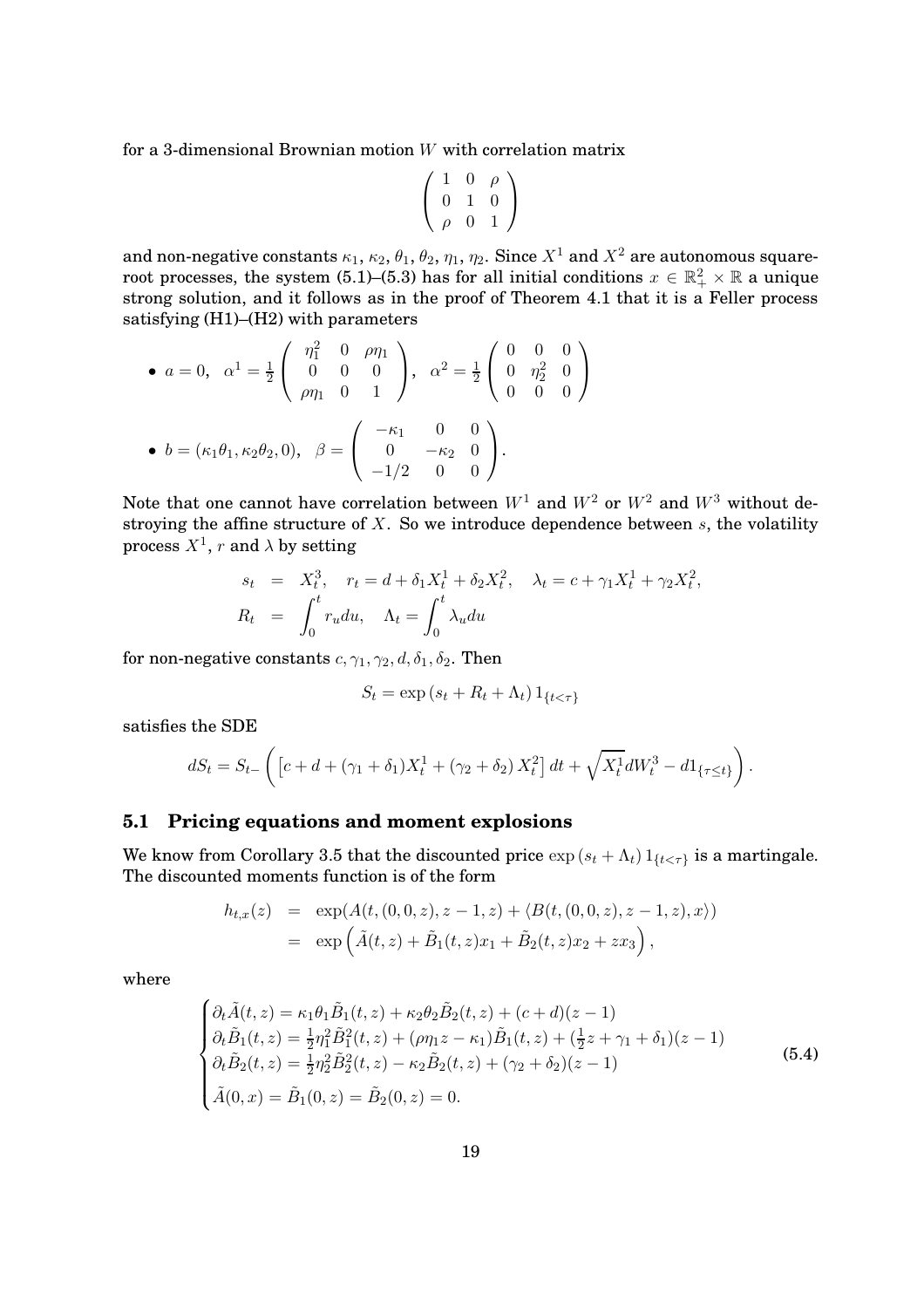In this special case,  $\tilde{B}_1$  and  $\tilde{B}_2$  are both solutions of scalar Riccati ODEs that can be obtained explicitly. The explosion times of the discounted moments

$$
t^*(p):=\sup\left\{t\geq 0: \mathbb E[\exp(-R_t)S_t^p1_{\{t<\tau\}}]<\infty\right\}
$$

can also be determined in closed form:

$$
t^*(p) = \begin{cases} \frac{2}{\sqrt{-u}} \left( \arctan \frac{-u}{v} + \pi 1_{\{v < 0\}} \right) & \text{if } u < 0\\ \frac{1}{\sqrt{u}} \log \frac{v + \sqrt{u}}{v - \sqrt{u}} & \text{if } u \ge 0, \ v > 0\\ \infty & \text{otherwise} \end{cases} \tag{5.5}
$$

where

$$
u = \rho \eta_1 p - \kappa_1
$$
  

$$
v = \left(\frac{1}{2}p + \gamma_1 + \delta_1\right)(p - 1).
$$

The derivation of (5.5) is analogous to the derivation of the same formula in the Heston model, which can be found, for example, in Andersen and Piterbarg [1]. Figure 2 shows the decay of  $t^*(p)$  for  $p \to \pm \infty$ . A sample plot of the implied volatility surfaces for the



Figure 2: Moment explosion times ( $\kappa_1 = 0.06$ ,  $\kappa_2 = 0.04$ ,  $\eta_1 = 0.2$ ,  $\eta_2 = 0.1$ ,  $\theta_1 = 1$ ,  $\theta_2 = 0.3$ ,  $\rho = -0.6, \, \gamma_0 + \delta_0 = 0.02, \, \gamma_1 + \delta_1 = 0.2, \, \gamma_2 + \delta_2 = 0.2$ ).

two cases of positive probability of default and no default is given in Figure 3. For the calculation of implied volatilities we used the yield on a government bond as the interest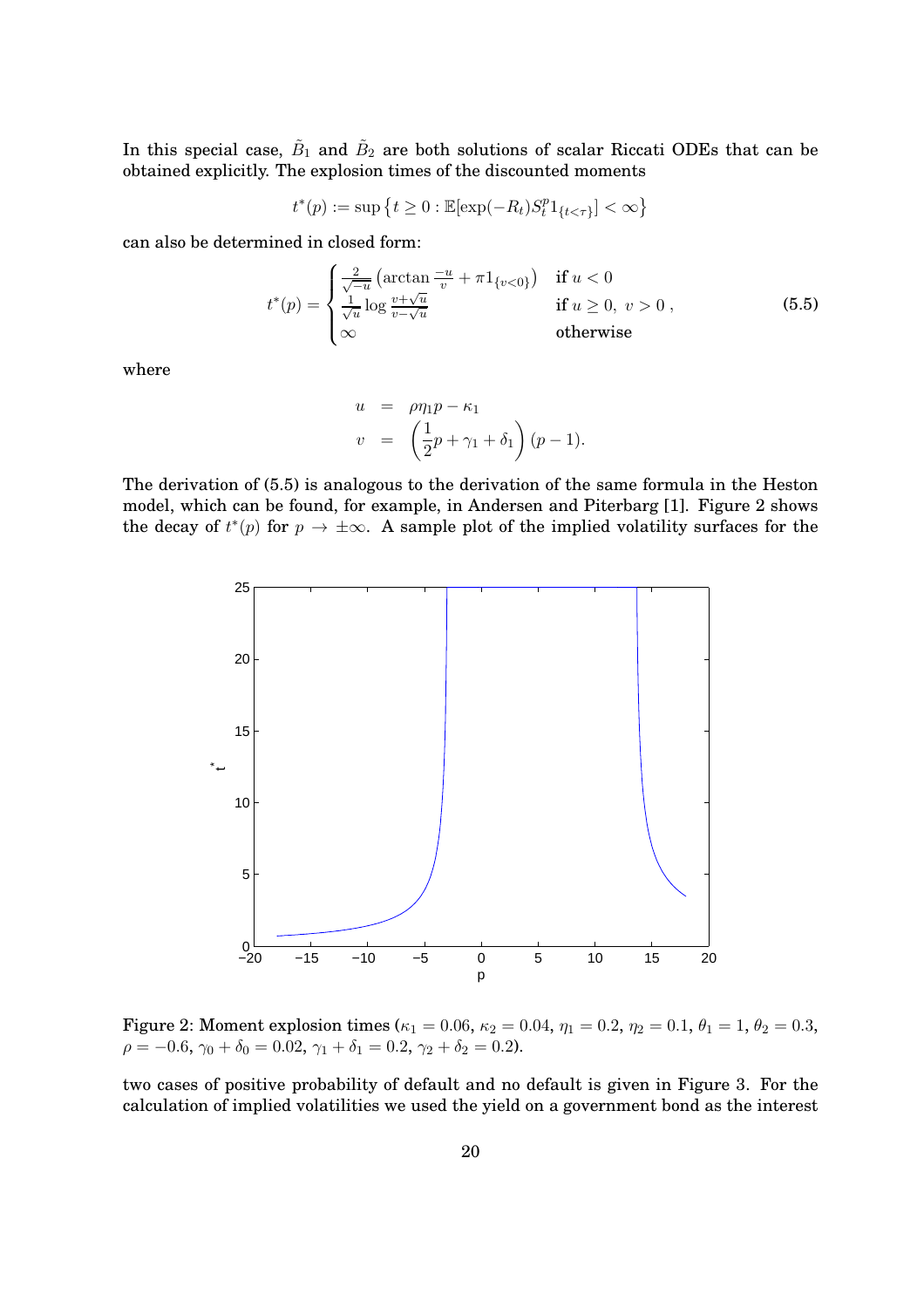

Figure 3: Implied volatility surfaces with positive probability of default (upper surface) vs. no default (lower surface). Parameters:  $κ_1 = 0.06$ ,  $κ_2 = 0.04$ ,  $η_1 = 0.2$ ,  $η_2 = 0.1$ ,  $θ_1 = 1$ ,  $\theta_2=0.3,\,\rho=-0.6,\,c=0.02$  (no default:  $c=0$ ),  $\gamma_1=0.01$  (no default:  $\gamma_1=0$ ),  $\gamma_2=0.01$  (no default:  $\gamma_2 = 0$ ,  $d = 0.01$ ,  $\delta_1 = 0.1$ ,  $\delta_2 = 0.1$ ,  $X_0^1 = 0.05$ ,  $X_0^2 = 0.03$ ,  $X_0^3 = 0$ .

rate in the Black–Scholes formula. As one would expect, credit risk contributes towards a higher implied volatility, especially at longer maturities or at extreme strikes. This effect can help explain why implied volatilities usually exceed realized volatilities.

#### **5.2 Hedging**

Denote by  $\tilde{A}^0(t, z)$ ,  $\tilde{B}_1^0(t, z)$  and  $\tilde{B}_2^0(t, z)$  the solutions of the Riccati equations (5.4) for  $c = \gamma_1 = \gamma_2 = 0$  (no default). The price of a zero coupon government bond with maturity t is given by

$$
P_{t,x}^{0} = \exp(\tilde{A}^{0}(t,0) + \tilde{B}_{1}^{0}(t,0)x_{1} + \tilde{B}_{2}^{0}(t,0)x_{2}).
$$

Assume there exists a  $t > 0$  such that

$$
\partial_{x_1} c_{u,x}(k) \tilde{B}_2^0(u,0) - \partial_{x_2} c_{u,x}(k) \tilde{B}_1^0(u,0) \neq
$$
\n
$$
[\tilde{B}_1^0(u,0) \tilde{B}_2(u,0) - \tilde{B}_2^0(u,0) \tilde{B}_1(u,0)][\partial_{x_3} c_{u,x}(k) - c_{u,x}(k)]
$$
\n(5.6)

for all  $0 \le u \le t$  and  $x \in D$ . Then every European contingent claim can be hedged if the following four instruments can liquidly be traded: the stock, a zero coupon government bond, a zero coupon corporate bond and a call option with  $\log$  strike k, the latter three all with maturity t.

Indeed, by Remarks 4.2 and 4.3, the hedging parameters are as follows:

• Stock:  $H_{u,x}^{S,1} = H_{u,x}^{S,2} = 0$ ,  $H_{u,x}^{S,3} = e^{x_3}$ ,  $D_{u,x}^{S} = -e^{x_3}$ .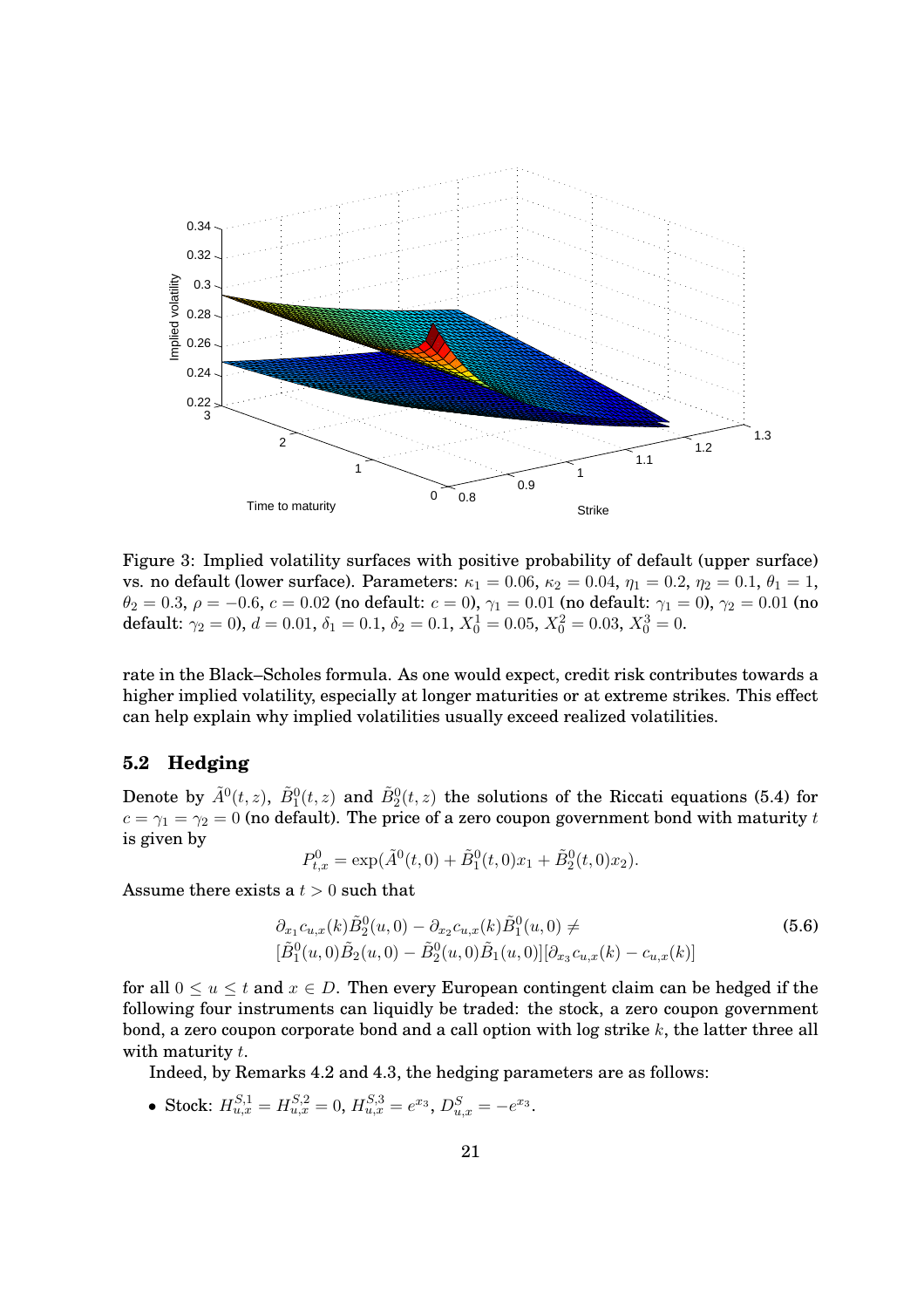- $\bullet \text{ Government bond: } H_{u,x}^{G,1} = \tilde{B}_1^0(u,0) P_{u,x}^0, \, H_{u,x}^{G,2} = \tilde{B}_2^0(u,0) P_{u,x}^0, \, H_{u,x}^{G,3} = 0, \, D_{u,x}^G = 0.$
- Corporate bond:  $H_{u,x}^{B,1} = \tilde{B}_1(u,0)P_{u,x}, H_{u,x}^{B,2} = \tilde{B}_2(u,0)P_{u,x}, H_{u,x}^{B,3} = 0, D_{u,x}^B = -P_{u,x}.$
- Call option:  $H_{u,x}^{C,q} = \partial_{x_q} c_{u,x}(k)$ ,  $q = 1, 2, 3$ ,  $D_{u,x}^C = -c_{u,x}(k)$ ,

and (5.6) is equivalent to

$$
e^{x_3} P_{u,x}^0 P_{u,x} \{-\partial_{x_1} c_{u,x}(k) \tilde{B}_2^0(u,0) + \partial_{x_2} c_{u,x}(k) \tilde{B}_1^0(u,0) + [\tilde{B}_1^0(u,0) \tilde{B}_2(u,0) - \tilde{B}_2^0(u,0) \tilde{B}_1(u,0)][\partial_{x_3} c_{u,x}(k) - c_{u,x}(k)]\} \neq 0.
$$

So the matrix

$$
\begin{pmatrix}\n0 & \tilde{B}_1^0(u,0)P_{u,x}^0 & \tilde{B}_1(u,0)P_{u,x} & \partial_{x_1}c_{u,x}(k) \\
0 & \tilde{B}_2^0(u,0)P_{u,x}^0 & \tilde{B}_2(u,0)P_{u,x} & \partial_{x_2}c_{u,x}(k) \\
e^{x_3} & 0 & 0 & \partial_{x_3}c_{u,x}(k) \\
-e^{x_3} & 0 & -P_{u,x} & -c_{u,x}(k)\n\end{pmatrix}.
$$

has full rank, and the system (4.5) always has a solution.

# **A Proof of Theorem 4.1**

It is shown in Theorem 8.1 of Filipovic and Mayerhofer [9] that there exists a measurable function  $\sigma: D \to \mathbb{R}^{n \times n}$  satisfying (4.4) such that the SDE

$$
dX_t = \tilde{b}(X_t)dt + \sigma(X_t)dW_t
$$
\n(A.1)

has for each initial condition  $x \in D$  a unique strong solution  $X^{(0)}$ . Now set  $\tau_0 := 0$  and define iteratively

$$
\tau_q := \inf \left\{ t > \tau_{q-1} : \int_0^t \int_{\mathbb{R}_+} k(X_{u-}^{(q-1)}, z) N(du, dz) \neq 0 \right\}
$$
\n
$$
X_t^{(q)} := 1_{\{0 \le t < \tau_q\}} X_t^{(q-1)} + 1_{\{\tau_q \le t < \infty\}} Y_t^{(q)},
$$
\n(A.2)

where  $Y^{(q)}$  is the solution of the SDE (A.1) on  $[\tau_q,\infty)$  with initial condition

$$
Y_{\tau_q}^{(q)} = X_{\tau_q}^{(q-1)} + k(X_{\tau_q-}^{(q-1)}, z)N(\tau_q, dz).
$$

Since  $X^{(q-1)}$  is RCLL and the intensity measure of N is Lebesgue measure, it can be seen from (A.2) that  $\tau_q > \tau_{q-1}$  a.s. So the process

$$
X_t^{(\infty)} := \sum_{q \ge 1} 1_{\{\tau_{q-1} \le t < \tau_q\}} X_t^{(q-1)}
$$

is the unique strong solution of (4.3) on  $[0, \tau_{\infty})$ , where  $\tau_{\infty} := \lim_{q \to \infty} \tau_q$ . It remains to show that  $\tau_{\infty} = \infty$  and  $X^{(\infty)}$  is a Feller process satisfying (H1)–(H2) with parameters  $(a, \alpha, b, \beta, m, \mu)$ . To do that we introduce the counting process

$$
Z_t := \sum_{q\geq 1} 1_{\{t\geq \tau_q\}}.
$$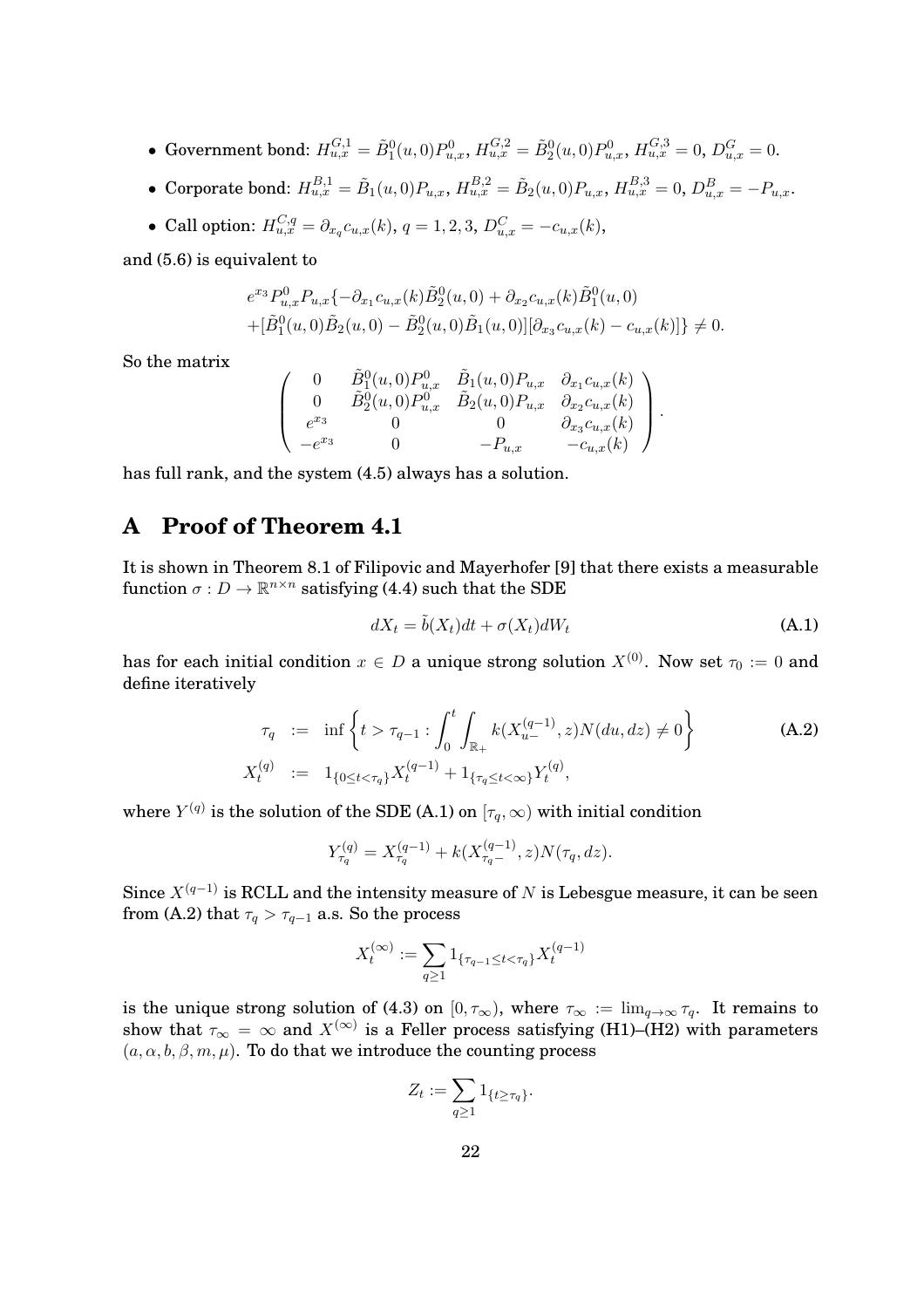By Itô's formula.

$$
f(X_{t \wedge \tau_q}^{(\infty)}, Z_{t \wedge \tau_q}) - \int_0^{t \wedge \tau_q} \tilde{\mathcal{A}} f(X_u^{(\infty)}, Z_u) du
$$

is for all  $f\in C^2_c(D\times\mathbb{R}_+)$  and  $q\geq 1$ , a martingale, where

$$
\tilde{\mathcal{A}}f(x,z) = \sum_{k,l=1}^{n} (a_{kl} + \langle \alpha_{\mathcal{I},kl}, x_{\mathcal{I}} \rangle) \frac{\partial^2 f(x,z)}{\partial x_k \partial x_l} + \sum_{k=1}^{n} \left( b_k + \sum_{l=1}^{n} \beta_{kl} x_l \right) \frac{\partial f(x,z)}{\partial x_k} + \int_{D \setminus \{0\}} (f(x+\xi,z+1) - f(x,z) - \langle \nabla_{\mathcal{J}} f(x,z), \chi_{\mathcal{J}}(\xi) \rangle) \nu(d\xi) + \sum_{i=1}^{m} \int_{D \setminus \{0\}} \left( f(x+\xi,z+1) - f(x,z) - \langle \nabla_{\mathcal{J} \cup \{i\}} f(x,z), \chi_{\mathcal{J} \cup \{i\}}(\xi) \rangle \right) x_i \mu_i(d\xi).
$$

But  $\tilde{\mathcal{A}}$  is the infinitesimal generator of a regular affine process  $\tilde{X}$  with values in  $D\times\mathbb{R}_+$ . So by Theorem 2.7 of Duffie et al. [6],  $C^2_c(D\times\mathbb{R}_+)$  is a core of  $\tilde{\mathcal{A}},$  and it follows from Theorem 4.4.1 of Ethier and Kurtz [8] that the martingale problem for  $\tilde{\mathcal{A}}\mid_{C_c^2(D\times\mathbb{R}_+)}$  is well-posed. Moreover, the stopping times  $\tau_q$  are exit times:

$$
\tau_q = \inf \{ t \ge 0 : Z_t \notin [0, q - 1/2) \} .
$$

Therefore, one obtains from Theorem 4.6.1 of Ethier and Kurtz [8] that the stopped martingale problem corresponding to  $\tilde{\mathcal{A}}\mid_{C_c^2(D\times\mathbb{R}_+)}$  and  $D\times[0,q-1/2)$  is well-posed for all q. Hence,  $(X_{t \wedge \tau_a}^{(\infty)})$  $\tau^{(\infty)}_{t\wedge\tau_q},Z_{t\wedge\tau_q})_{t\geq 0}$  has the same distribution as  $(\tilde X_{t\wedge\tilde\tau_q})_{t\geq 0}$ , where  $\tilde\tau_q$  is the  $q$ -th jump time of  $\tilde{X}.$  Since  $\tilde{X}$  is RCLL and  $V_M+\sum_{i=1}^m V_{iM_i}X_{i,t}^{(\infty)}$  is the jump intensity of  $Z,$ we conclude that almost surely, the process  $X_{t\wedge\tau_{\alpha}}^{(\infty)}$  $t \chi_{t \wedge \tau_{\infty}}$  jumps at most finitely many times on compact time intervals. In particular,  $\tau_{\infty} = \infty$ , and Theorem 4.1 follows from Theorem 2.7 of Duffie et al. [6] since the first n components of  $\tilde{X}$  form a regular affine processe with  ${\rm infinite}$ simal generator  ${\cal A}$  acting on  $f\in C^2_c(D)$  like

$$
\mathcal{A}f(x) = \sum_{k,l=1}^{n} (a_{kl} + \langle \alpha_{\mathcal{I},kl}, x_{\mathcal{I}} \rangle) \frac{\partial^2 f(x)}{\partial x_k \partial x_l} + \langle b + \beta x, \nabla f(x) \rangle \n+ \int_{D \setminus \{0\}} (f(x + \xi) - f(x) - \langle \nabla_{\mathcal{J}} f(x), \chi_{\mathcal{J}}(\xi) \rangle) \nu(d\xi) \n+ \sum_{i=1}^{m} \int_{D \setminus \{0\}} (f(x + \xi) - f(x) - \langle \nabla_{\mathcal{J} \cup \{i\}} f(x), \chi_{\mathcal{J} \cup \{i\}}(\xi) \rangle) x_i \mu_i(d\xi).
$$

### **Acknowledgements**

We thank Damir Filipovic, Ramon van Handel, Martin Keller-Ressel, Roger Lee, Ronnie Sircar and two anonymous referees for fruitful discussions and helpful comments.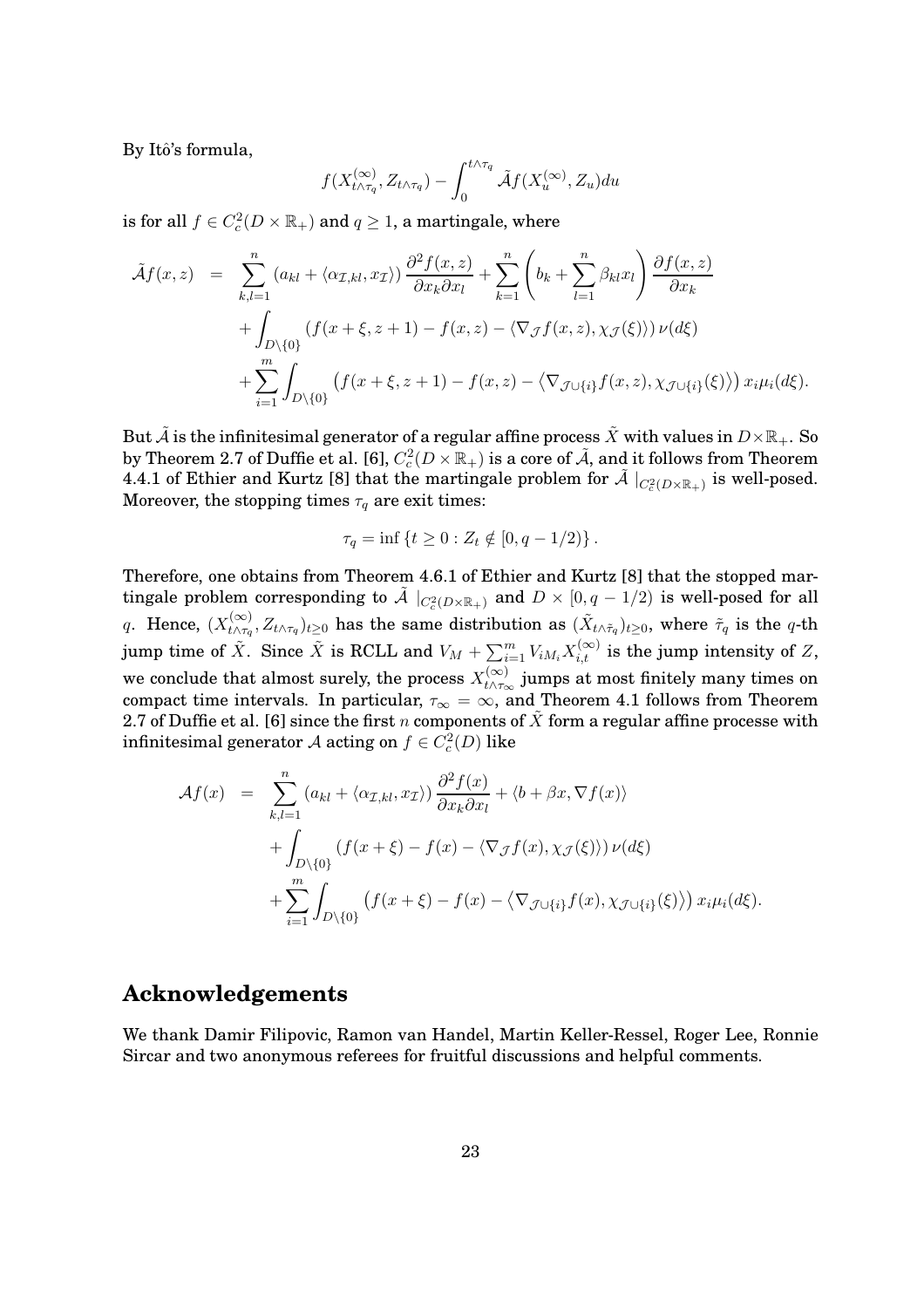### **References**

- [1] L. ANDERSEN AND V. PITERBARG, *Moment explosions in stochastic volatility models*, Finance and Stochastics, 11, 29–50, 2007
- [2] P. CARR AND D. MADAN, *Option valuation using the fast Fourier transform.* Journal of Computational Finance 2(4), 61–73, 1999
- [3] P. CARR AND W. SCHOUTENS, *Hedging under the Heston model with jump-todefault*, International Journal of Theoretical and Applied Finance 11(4), 403–414, 2008
- [4] J. COX , J. INGERSOLL AND S. ROSS, *A theory of the term structure of interest rates*, Econometrica 53, 385–467, 1985
- [5] D.A. DAWSON AND Z. LI, *Skew convolution semigroups and affine Markov processes*, Annals of Probability 34(3), 1103–1142, 2006
- [6] D. DUFFIE, D. FILIPOVIC AND W. SCHACHERMAYER *Affine processes and applications in finance*, Annals of Applied Probability 13(3), 984–1053, 2003
- [7] B. DUPIRE, *Model art*, Risk 6(9), 118–124, 1993
- [8] S. ETHIER AND T. KURTZ, *Markov Processes: Characterization and Convergence*, John Wiley & Sons, 2005
- [9] D. FILIPOVIC, E. MAYERHOFER, *Affine diffusion processes: Theory and applications*, Advanced Financial Modelling, volume 8 of Radon Series on Computational and Applied Mathematics, Walter de Gruyter, Berlin, 2009
- [10] S. HESTON, *A closed form solution for options with stochastic volatility with applications to bond and currency options*, Review of Financial Studies 6(2), 327–343, 1993
- [11] Y. ILYASHENKO AND S. YAKOVENKO, *Lectures on Analytic Differential Equations*, American Mathematical Society. Graduate Studies in Mathematics 86, 2008
- [12] M. KELLER-RESSEL, *Moment explosions and long-term behavior of affine stochastic volatility models*, Mathematical Finance, 21(1), 73–98, 2011
- [13] M. KELLER-RESSEL, J. TEICHMANN AND W. SCHACHERMAYER *Affine processes are regular*, Probability Theory and Related Fields, 1–21, 2010
- [14] D. LANDO, *On Cox processes and credit risky securities*, Review of Derivatives Research 2, 99–120, 1998
- [15] R. LEE, *The moment fomula for implied volatility at extreme strikes*, Mathematical Finance 14(3), 469–480, 2004
- [16] R. LEE, *Option pricing by transform methods: extensions, unification, and error control.* Journal of Computational Finance 7(3), 51–86, 2005
- [17] E. LUKACS, *Characteristic Functions*. Charles Griffin & Co., Second Edition, 1970